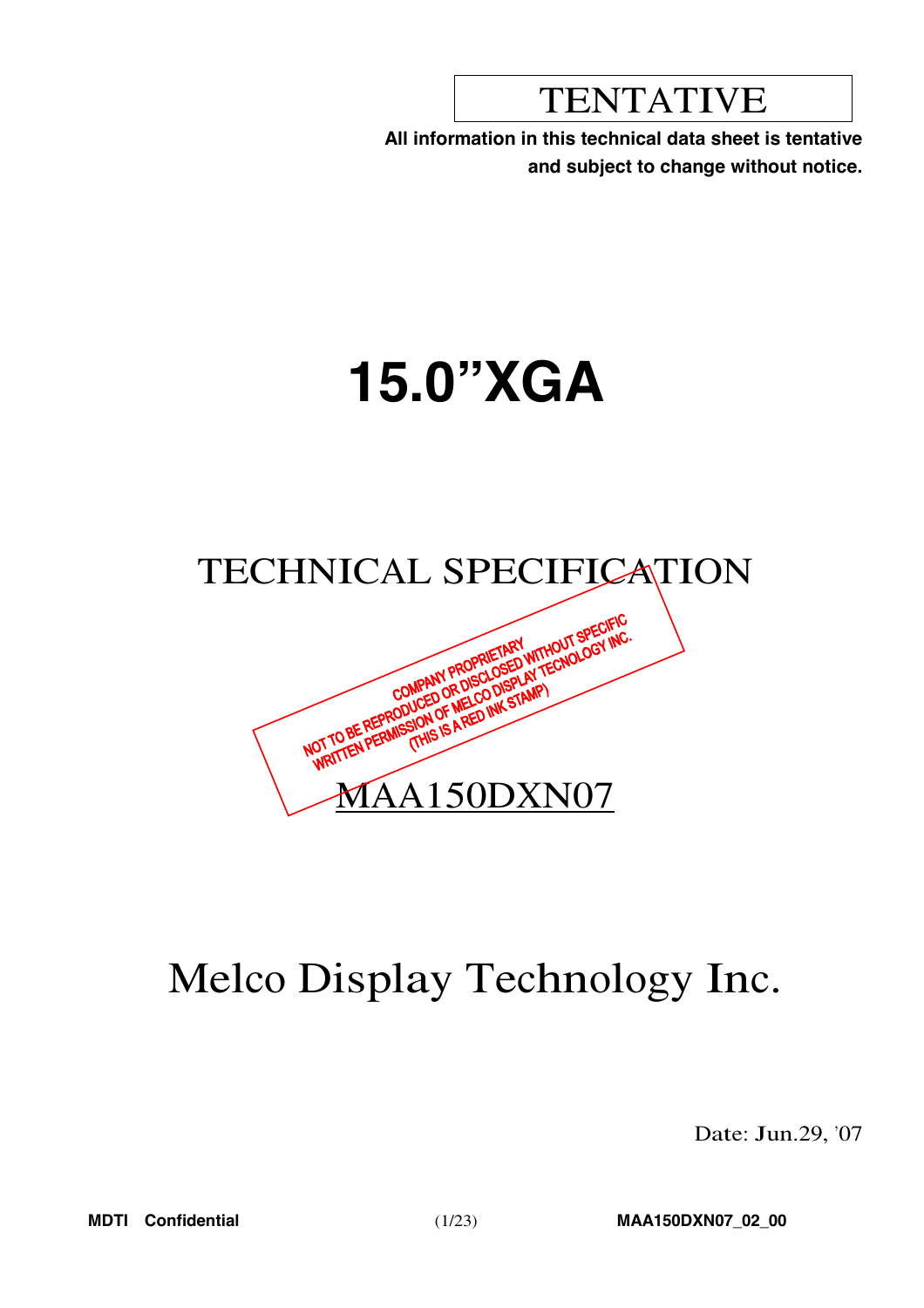# **CONTENTS**

| No.            | Item                                    | Page               |
|----------------|-----------------------------------------|--------------------|
|                | <b>COVER</b>                            | 1                  |
| --             | <b>CONTENTS</b>                         | $\overline{2}$     |
| 1              | <b>APPLICATION</b>                      | 3                  |
| 2              | <b>OVERVIEW</b>                         | $\overline{4}$     |
| 3              | <b>ABSOLUTE MAXIMUM RATINGS</b>         | 5                  |
| $\overline{4}$ | ELECTRICAL CHARACTERISTICS              | 5, 6, 7            |
| 5              | <b>INTERFACE PIN CONNECTION</b>         | 8, 9               |
| 6              | <b>INTERFACE TIMING</b>                 | 10, 11, 12, 13, 14 |
| 7              | <b>BLOCK DIAGRAM</b>                    | 15                 |
| 8              | <b>MECHANICAL SPECIFICATION</b>         | 16, 17             |
| 9              | OPTICAL CHARACTERISTICS                 | 18, 19             |
| 10             | <b>RELIABILITY TEST CONDITION</b>       | 20                 |
| 11             | HANDLING PRECAUTIONS FOR TFT-LCD MODULE | 21, 22, 23         |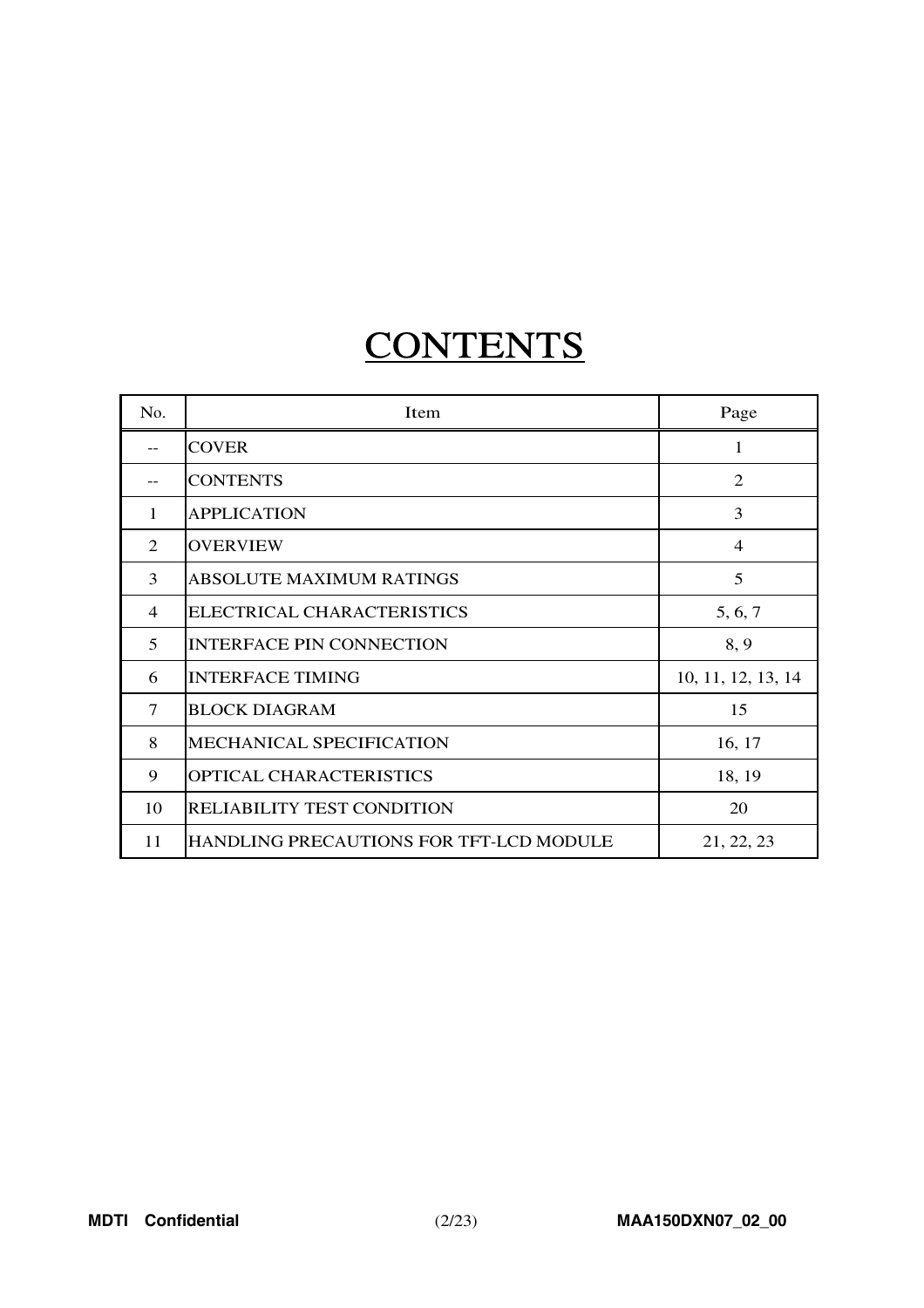# **1. APPLICATION**

This specification applies to color TFT-LCD module, MAA150DXN07.

These specification papers are the proprietary product of Melco Display Technology Inc. ("MDTI") and include materials protected under copyright of MDTI. No part of this document may be reproduced in any form or by any means without the express written permission of MDTI.

MDTI does not assume any liability for infringement of patents, copyrights or other intellectual property rights of third parties by or arising from use of a product specified in this document. No license, express, implied or otherwise, is granted under any patents, copyrights or other intellectual property rights of MDTI or of others.

MDTI classifies the usage of the TFT-LCD module as follows. Please confirm the usage before using the product.

(1) Standard Usage

Computers, office equipment, factory automation equipment, test and measurement equipment, communications, transportation equipment(automobiles, ships, trains, etc.), provided, however, that operation is not influenced by TFT-LCD directly.

(2) Special Usage

Medical equipment, safety equipment, transportation equipment, provided, however, that TFT-LCD is necessary to its operation.

(3) Specific Usage

Cockpit Equipment, military systems, aerospace equipment, nuclear reactor control systems, life support systems and any other equipment. MDTI should make a contract that stipulate apportionment of responsibilities between MDTI and our customer.

The product specified in this document is designed for "Standard Usage" unless otherwise specified in this document. If customers intend to use the product for applications other than those specified for "Standard Usage", they should contact MDTI sales representative in advance.

MDTI has been making continuous effort to improve the reliability of its products. Customers should implement sufficient reliability design of their application equipments such as redundant system design, fail-safe functions, anti-failure features.

MDTI assumes no responsibility for any damage resulting from the use of the product that does not comply with the instructions and the precautions specified in this document.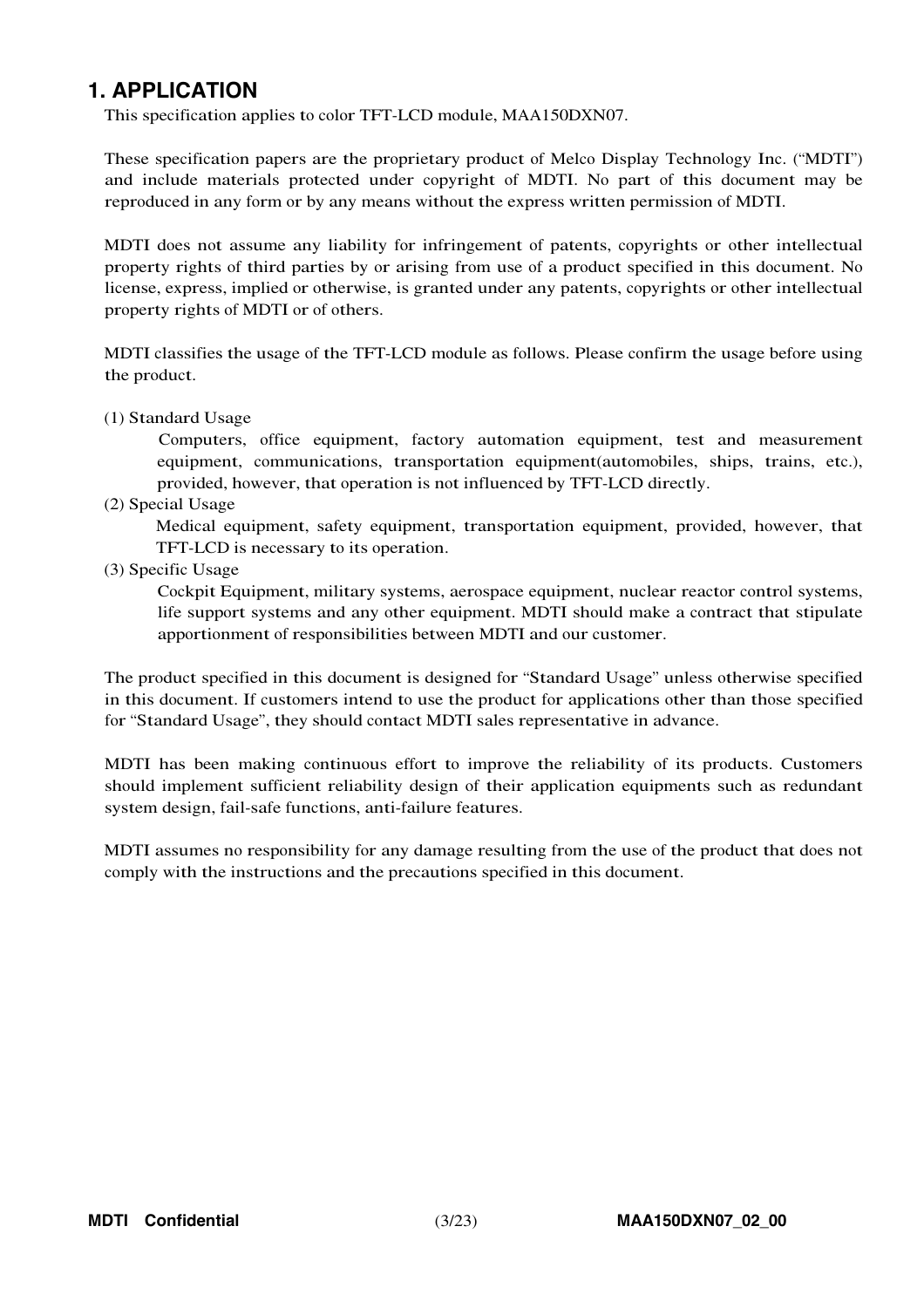# **2. OVERVIEW**

MAA150DXN07 is 15.0" color TFT-LCD (Thin Film Transistor Liquid Crystal Display) modules composed of LCD panel, driver ICs, control circuit, and backlight unit.

By applying <sup>6</sup> bit or <sup>8</sup> bit digital data, <sup>1024</sup> × 768, 262K-color or 16.7M-color images are displayed on the 15.0" diagonal screen. Input power voltage is 3.3 V for LCD driving.

The type of data and control signals are digital and transmitted via LVDS interface per Typ. 65 MHz clock cycle.

Inverter for backlight is not included in this module. General specifications are summarized in the following table:

| <b>ITEM</b>                            | <b>SPECIFICATION</b>                                    |
|----------------------------------------|---------------------------------------------------------|
| Display Area (mm)                      | 304.1 (H) $\times$ 228.1 (V)<br>$(15.0$ -inch diagonal) |
| Number of Dots                         | $1024 \times 3$ (H) $\times 768$ (V)                    |
| Pixel Pitch (mm)                       | $0.297$ (H) $\times$ 0.297 (V)                          |
| Color Pixel Arrangement                | RGB vertical stripe                                     |
| Display Mode                           | Normally white TN                                       |
| Number of Color                        | 262K(6 bit/color)16.7M(8 bit/color)                     |
| Luminance $(cd/m2)$                    | 450                                                     |
| Wide Viewing Angle Technology          | <b>Optical Compensation Film</b>                        |
| Viewing Angle ( $CR \ge 10$ )          | $-75\sim75^{\circ}$ (H) $-60\sim50^{\circ}$ (V)         |
| <b>Surface Treatment</b>               | Anti-glare and hard-coating 3H                          |
| <b>Electrical Interface</b>            | LVDS(6 bit/8 bit)                                       |
| Optimum Viewing Angle (Contrast ratio) | 6 o'clock                                               |
| Module Size (mm)                       | $326.0$ (W) $\times$ 255.0 (H) $\times$ 16.6 (D)        |
| Module Mass (g)                        | 1380                                                    |
| <b>Backlight Unit</b>                  | CCFL, 4-tubes, edge-light, replaceable                  |

Characteristic value without any note is typical value.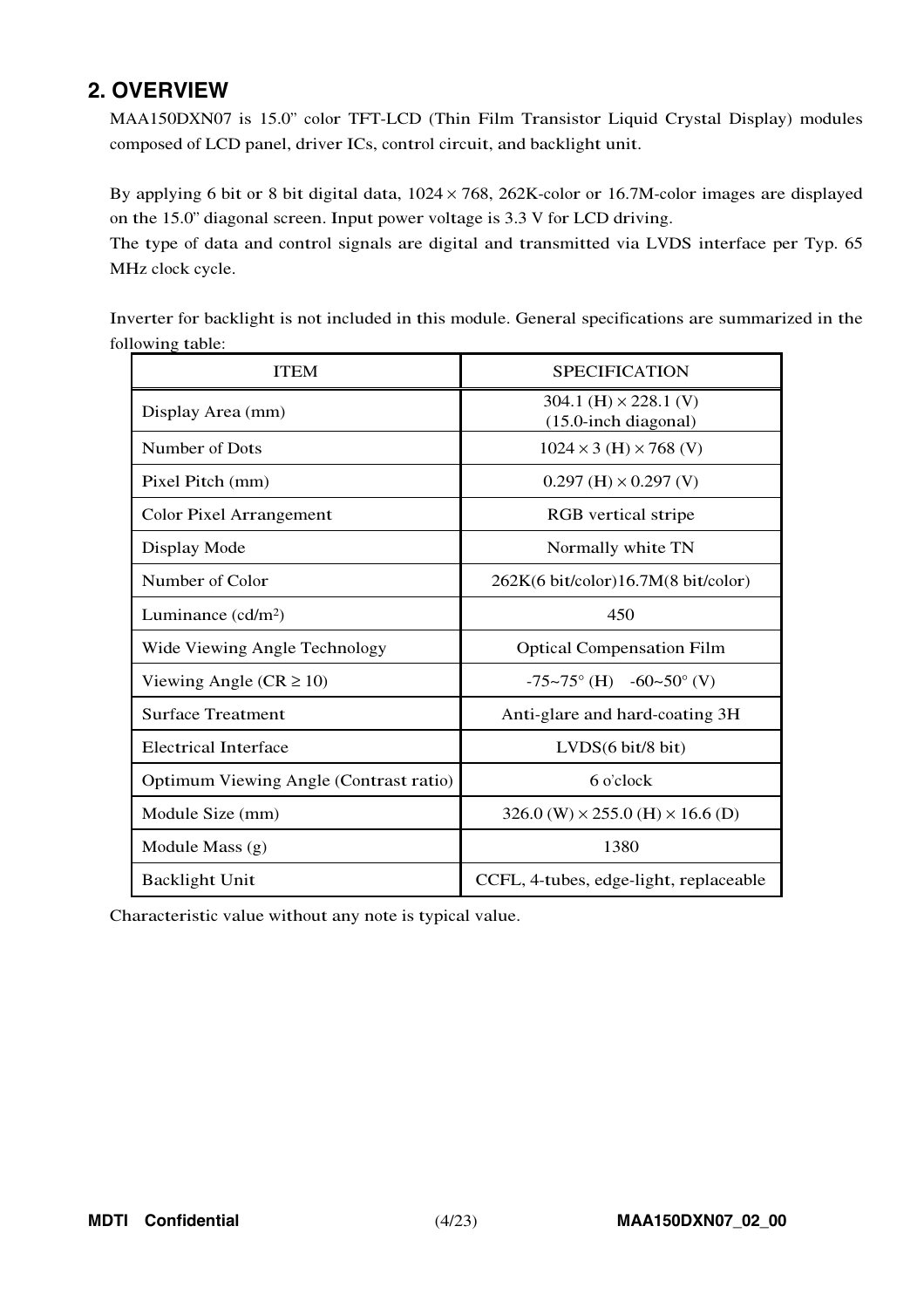# **3. ABSOLUTE MAXIMUM RATINGS**

| <b>ITEM</b>                                         | <b>SYMBOL</b>            | MIN.     | MAX.      | <b>UNIT</b>     |  |  |
|-----------------------------------------------------|--------------------------|----------|-----------|-----------------|--|--|
| Power Supply Voltage for LCD                        | <b>VCC</b>               | $\Omega$ | 4.0       | V               |  |  |
| Logic Input Voltage                                 | VI                       | $-0.3$   | $VCC+0.3$ | v               |  |  |
| Lamp Voltage                                        | VL.                      | $\Omega$ | 2500      | <b>Vrms</b>     |  |  |
| Lamp Current                                        | $_{\rm IL}$              | $\Omega$ | 10.0      | mArms           |  |  |
| Lamp Frequency                                      | FL                       |          | 100       | kHz             |  |  |
| Note $1,2)$<br><b>Operation Temperature (Panel)</b> | Top(Panel)               | $-20$    | 70        | $^{\circ}C$     |  |  |
| Note $2)$<br><b>Operation Temperature (Ambient)</b> | $T_{\text{op(Ambient)}}$ | $-20$    | 70        | $\rm ^{\circ}C$ |  |  |
| Note 2)<br><b>Storage Temperature</b>               | $T_{\text{stg}}$         | $-20$    | 80        | $^{\circ}C$     |  |  |

[Note]

1) Measured at the center of active area and at the center of panel back surface

2) Top, Tstg  $\leq 40^{\circ}$ C : 90%RH max. without condensation

<sup>T</sup>op,Tstg <sup>&</sup>gt; <sup>40</sup>°<sup>C</sup> : Absolute humidity shall be less than the value of <sup>90</sup>%RH at <sup>40</sup>°<sup>C</sup> without condensation.

# **4. ELECTRICAL CHARACTERISTICS**

| $(1)$ TFT-LCD                   |               |      | Ambient Temperature : Ta = $25^{\circ}$ C |     |             |                |          |  |
|---------------------------------|---------------|------|-------------------------------------------|-----|-------------|----------------|----------|--|
| <b>ITEM</b>                     | <b>SYMBOL</b> | MIN. | TYP.<br>MAX.                              |     | <b>UNIT</b> | Remarks        |          |  |
| Power Supply Voltage for LCD    | <b>VCC</b>    | 3.0  | 3.3                                       | 3.6 | V           | $*1)$          |          |  |
| Power Supply Current for LCD    | <b>ICC</b>    |      | 410                                       | 700 | mA          | $*2)$          |          |  |
| Permissive Input Ripple Voltage | <b>VRP</b>    | --   |                                           | 100 | $mVp-p$     | $VCC = +3.3 V$ |          |  |
| Logic Input Voltage             | High          | VIH  | 2.0                                       |     | $VCC+0.3$   | V              | MODE, SC |  |
|                                 | Low           | VIL  | $\Omega$                                  |     | 0.8         | V              | MODE, SC |  |

\*1) Power and signals sequence:



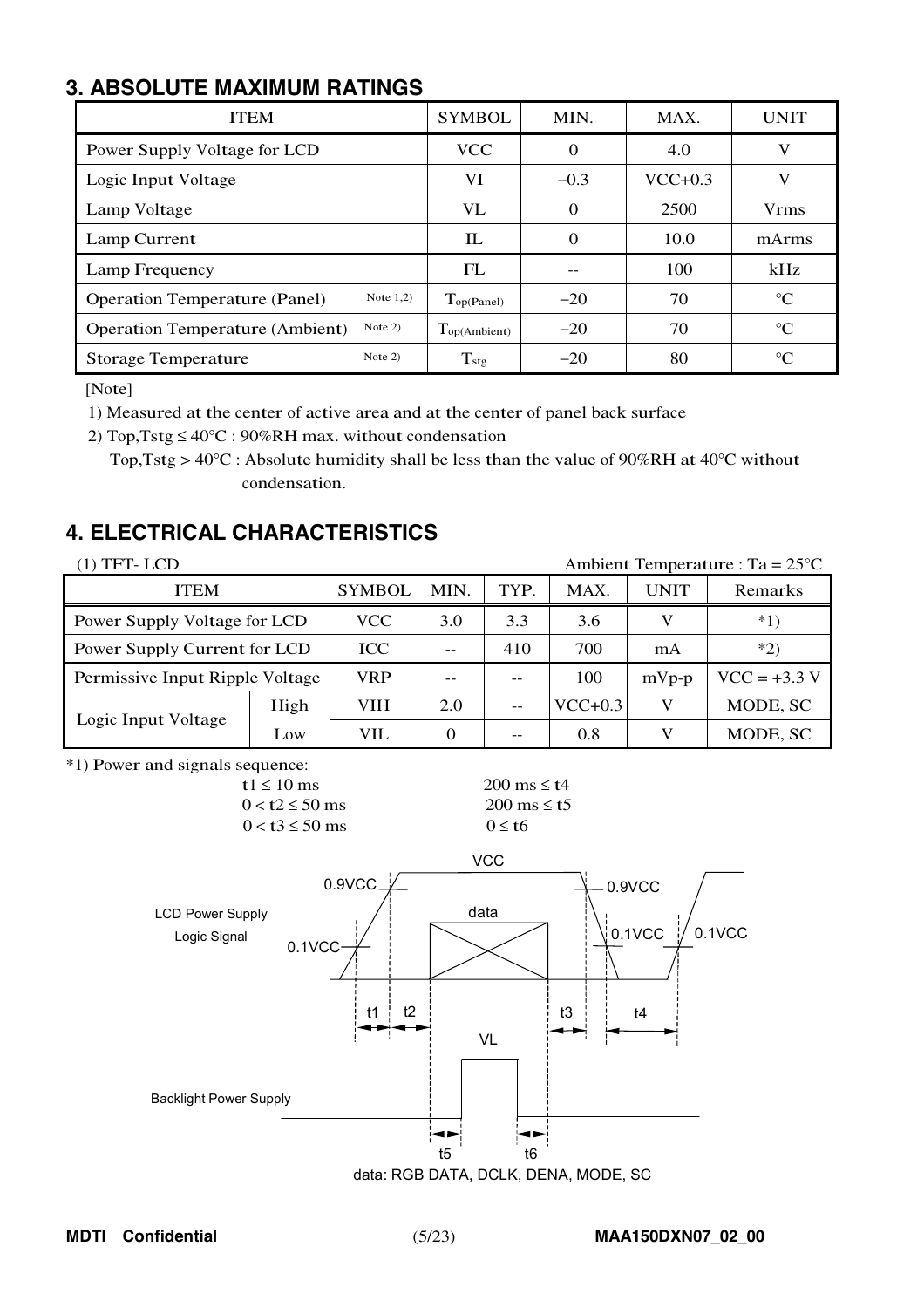VCC-dip conditions:

1) When  $2.6 \text{ V} \leq \text{VCC} < 3.0 \text{ V}$ , td  $\leq 10 \text{ ms}$ 

2) When  $VCC < 2.6$  V

VCC-dip conditions should also follow the power and signals sequence.



\*2) Typical current condition:

64-gray-bar-pattern(6 bit) 256-gray-bar-pattern(8 bit) 768 line mode  $VCC = +3.3 V$ , f<sub>H</sub> = 48.4 kHz, f<sub>V</sub> = 60 Hz, f<sub>CLK</sub> = 65 MHz

| $(2)$ Backlight              | $Ta = 25^{\circ}C$       |                   |                     |       |             |                                                         |
|------------------------------|--------------------------|-------------------|---------------------|-------|-------------|---------------------------------------------------------|
| <b>ITEM</b>                  | <b>SYMBOL</b>            | MIN.              | TYP.                | MAX.  | UNIT        | Remarks                                                 |
| Lamp Voltage                 | VL                       | $- -$             | 620                 |       | <b>Vrms</b> | $IL = 6.5$ mArms                                        |
| Lamp Current                 | $\rm{I}\hspace{-1.2pt}L$ | 8.0<br>3.5<br>6.5 |                     | mArms | $*2, *6)$   |                                                         |
| Lamp Frequency               | FL                       | 40                |                     | 70    | kHz         | $*3)$                                                   |
|                              |                          | 1300              |                     |       | Vrms        | $Ta = 25^{\circ}C$                                      |
| <b>Starting Lamp Voltage</b> | VS                       | 1500              |                     |       | <b>Vrms</b> | $Ta = 0^{\circ}C$                                       |
|                              |                          | 1650              |                     |       | <b>Vrms</b> | $Ta = -20$ °C                                           |
| Lamp Life Time               | LT                       | 50000             | $\mathbf h$<br>$ -$ |       |             | $*4, *5$ IL = 6.5 mArms,<br><b>Continuous Operation</b> |

\*1) Please use synchronous inverter.

\*2) Lamp Current measurement method (The current meter is inserted in low voltage line.)



\*3) Lamp frequency of inverter may produce interference with horizontal synchronous frequency, and this may cause horizontal beat on the display. Therefore, please adjust lamp frequency, and keep inverter as far from module as possible or use electronic shielding between inverter and module to avoid the interference.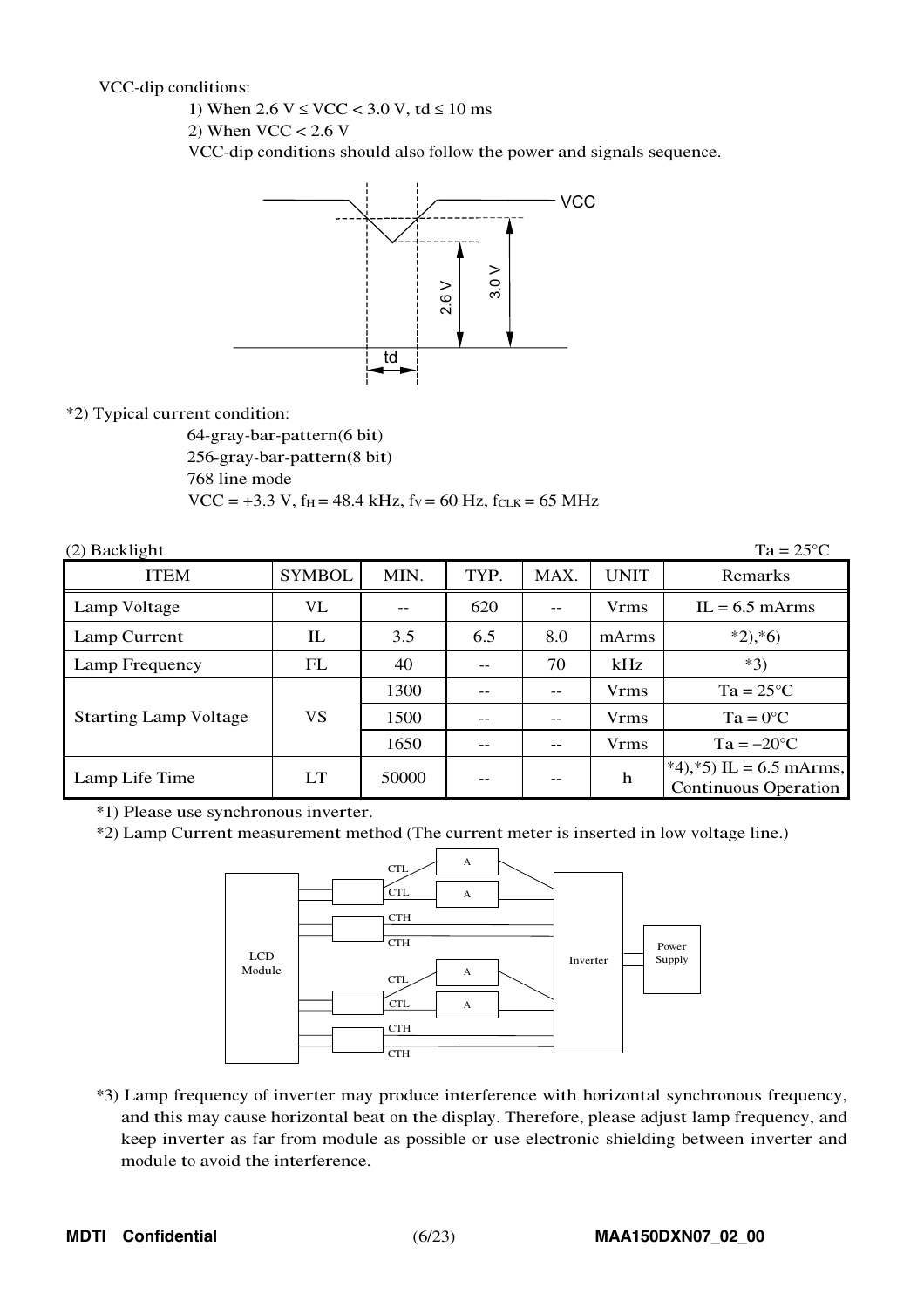- \*4) Lamp life time is defined as the time either when the brightness becomes 50% of the initial value, or when the starting lamp voltage does not meet the value specified in this table.
- \*5) The life time of the backlight depends on the ambient temperature. The life time will decrease under low/high temperature.
- \*6) Please use the inverter which has symmetrical current wave form as follows,

The degree of unbalance: less than 10%

The ratio of wave height: less than  $\sqrt{2} \pm 10\%$ 



CURRENT WAVE FORM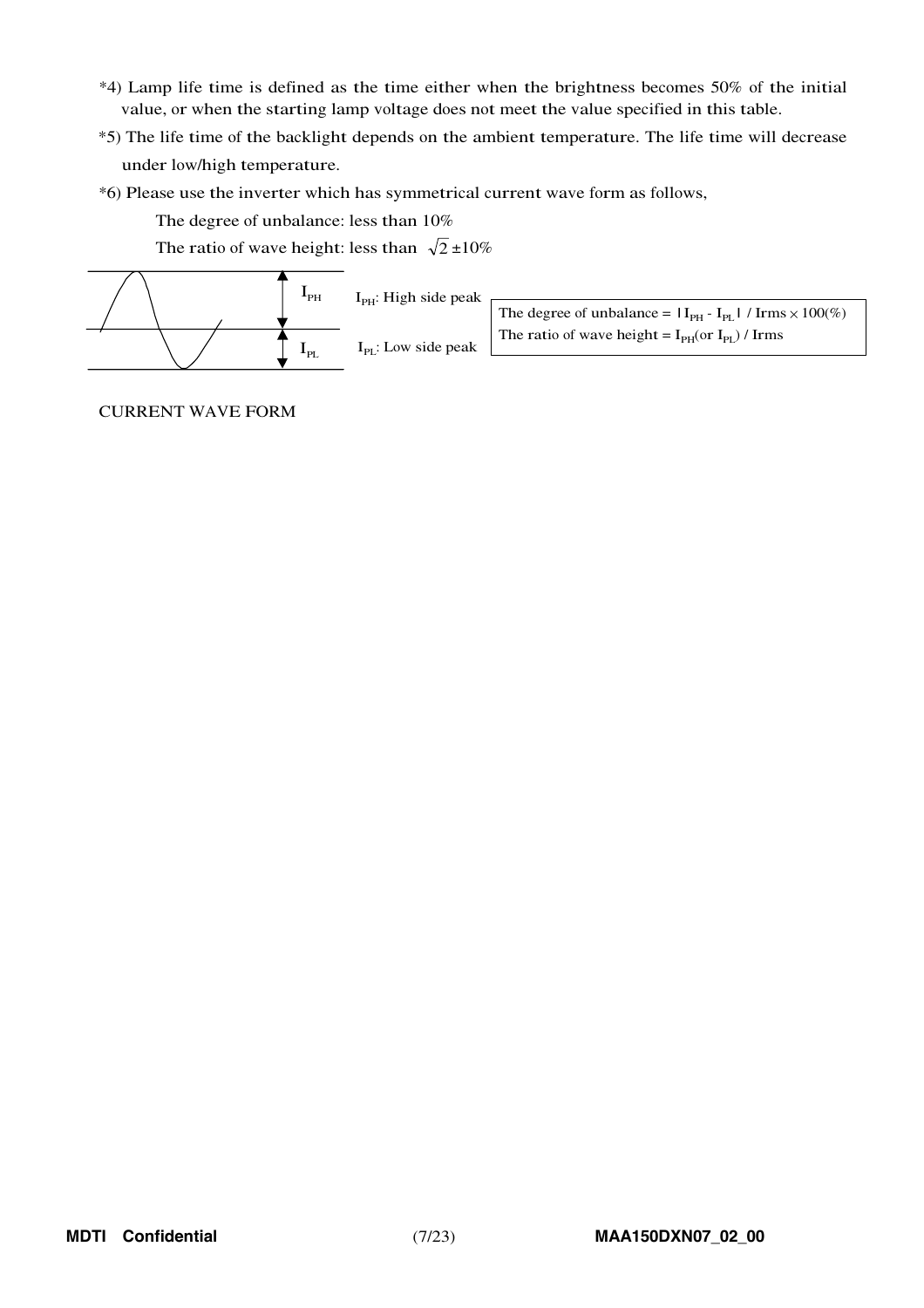# **5. INTERFACE PIN CONNECTION**

## (1) CN 1(Interface Signal)

#### Used Connector: DF14H-20P-1.25H(56)(HIROSE)

Corresponding connector: DF14-20S-1.25C(HIROSE)

| Pin            | Symbol      | Function(ISP 6 bit compatibility mode)                                                                               | Function(ISP 8 bit                                                                                                   |                                                                                                                      |  |  |  |  |
|----------------|-------------|----------------------------------------------------------------------------------------------------------------------|----------------------------------------------------------------------------------------------------------------------|----------------------------------------------------------------------------------------------------------------------|--|--|--|--|
| No.            |             | 6 bit input                                                                                                          | 8 bit input                                                                                                          | compatibility mode)                                                                                                  |  |  |  |  |
| 1              | <b>VCC</b>  |                                                                                                                      | +3.3 V Power supply                                                                                                  | $\leftarrow$                                                                                                         |  |  |  |  |
| $\overline{2}$ | <b>VCC</b>  |                                                                                                                      | +3.3 V Power supply                                                                                                  | $\leftarrow$                                                                                                         |  |  |  |  |
| 3              | <b>GND</b>  |                                                                                                                      | <b>GND</b>                                                                                                           | $\leftarrow$                                                                                                         |  |  |  |  |
| $\overline{4}$ | <b>GND</b>  |                                                                                                                      | <b>GND</b>                                                                                                           | $\leftarrow$                                                                                                         |  |  |  |  |
| 5              | Link 0-     | R <sub>0</sub> , R <sub>1</sub> , R <sub>2</sub> , R <sub>3</sub> , R <sub>4</sub> , R <sub>5</sub> , G <sub>0</sub> | R2, R3, R4, R5, R6, R7, G2                                                                                           | R <sub>0</sub> , R <sub>1</sub> , R <sub>2</sub> , R <sub>3</sub> , R <sub>4</sub> , R <sub>5</sub> , G <sub>0</sub> |  |  |  |  |
| 6              | $Link 0+$   | R0, R1, R2, R3, R4, R5, G0                                                                                           | R <sub>2</sub> , R <sub>3</sub> , R <sub>4</sub> , R <sub>5</sub> , R <sub>6</sub> , R <sub>7</sub> , G <sub>2</sub> | R0, R1, R2, R3, R4, R5, G0                                                                                           |  |  |  |  |
| 7              | <b>GND</b>  |                                                                                                                      | <b>GND</b>                                                                                                           | $\leftarrow$                                                                                                         |  |  |  |  |
| 8              | Link 1-     | G1, G2, G3, G4, G5, B0, B1                                                                                           | G3, G4, G5, G6, G7, B2, B3                                                                                           | G1, G2, G3, G4, G5, B0, B1                                                                                           |  |  |  |  |
| 9              | $Link 1+$   | G1, G2, G3, G4, G5, B0, B1                                                                                           | G3, G4, G5, G6, G7, B2, B3                                                                                           | G1, G2, G3, G4, G5, B0, B1                                                                                           |  |  |  |  |
| 10             | <b>GND</b>  |                                                                                                                      | <b>GND</b>                                                                                                           | $\leftarrow$                                                                                                         |  |  |  |  |
| 11             | Link 2-     | B2, B3, B4, B5, DENA                                                                                                 | B4, B5, B6, B7, DENA                                                                                                 | B2, B3, B4, B5, DENA                                                                                                 |  |  |  |  |
| 12             | Link 2+     | B2, B3, B4, B5, DENA                                                                                                 | B4, B5, B6, B7, DENA                                                                                                 | B2, B3, B4, B5, DENA                                                                                                 |  |  |  |  |
| 13             | <b>GND</b>  | <b>GND</b>                                                                                                           | $\leftarrow$                                                                                                         |                                                                                                                      |  |  |  |  |
| 14             | CLKIN-      | $Clock -$                                                                                                            | $\leftarrow$                                                                                                         |                                                                                                                      |  |  |  |  |
| 15             | CLKIN+      | $Clock +$                                                                                                            | $\leftarrow$                                                                                                         |                                                                                                                      |  |  |  |  |
| 16             | <b>GND</b>  | <b>GND</b>                                                                                                           | $\leftarrow$                                                                                                         |                                                                                                                      |  |  |  |  |
| 17             | Link3-      | See: $*2)$                                                                                                           | R0, R1, G0, G1, B0, B1                                                                                               | R6, R7, G6, G7, B6, B7                                                                                               |  |  |  |  |
| 18             | $Link3+$    | See: $*2)$                                                                                                           | R0, R1, G0, G1, B0, B1                                                                                               | R6, R7, G6, G7, B6, B7                                                                                               |  |  |  |  |
| 19             | <b>MODE</b> | 6 bit compatibility mode<br>$Low = ISP$                                                                              | $High=ISP$<br>8 bit compatibility mode                                                                               |                                                                                                                      |  |  |  |  |
| 20             | <b>SC</b>   |                                                                                                                      | Scan direction control (Low = Normal, High = Reverse)                                                                | $\leftarrow$                                                                                                         |  |  |  |  |

\*) Recommended wiring of Pin 17,18 (6 bit input)



(2) CN 2,4(Backlight)

Backlight-side connector: BHSR-02VS-1(JST)

| Inverter-side connector: SM02B-BHSS-1-TB(JST) |  |
|-----------------------------------------------|--|

| Pin No. | Symbol     | Function            |  |  |  |  |
|---------|------------|---------------------|--|--|--|--|
|         | <b>CTH</b> | VBLH (High Voltage) |  |  |  |  |
| [Note]  |            |                     |  |  |  |  |

## VBLH-VBLL = VL

#### (3) CN 3,5(Backlight)

Backlight-side connector: BHR-02VS-1(JST)

| Inverter-side connector: SM02(4.0)B-BHS-1-TB(JST) |
|---------------------------------------------------|
|---------------------------------------------------|

| Pin No. | Symbol | <b>Function</b>    |  |  |  |  |  |
|---------|--------|--------------------|--|--|--|--|--|
|         | CTI.   | VBLL (Low Voltage) |  |  |  |  |  |
| [Note]  |        |                    |  |  |  |  |  |

VBLH-VBLL = VL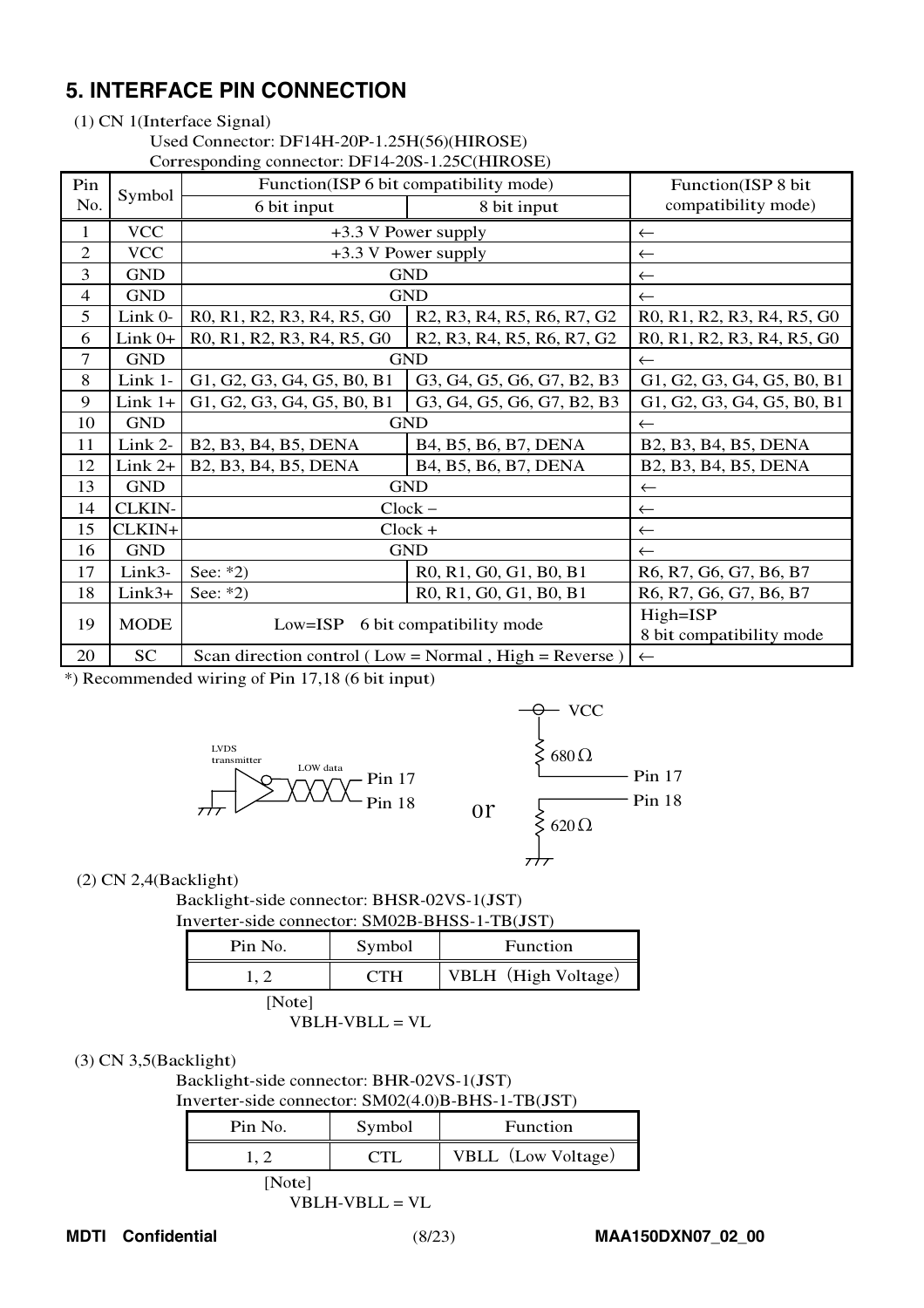#### (4) ISP data mapping

a. ISP 6 bit compatibility mode(6 bit input)



#### b. ISP 6 bit compatibility mode(8 bit input)



c. ISP 8 bit compatibility mode

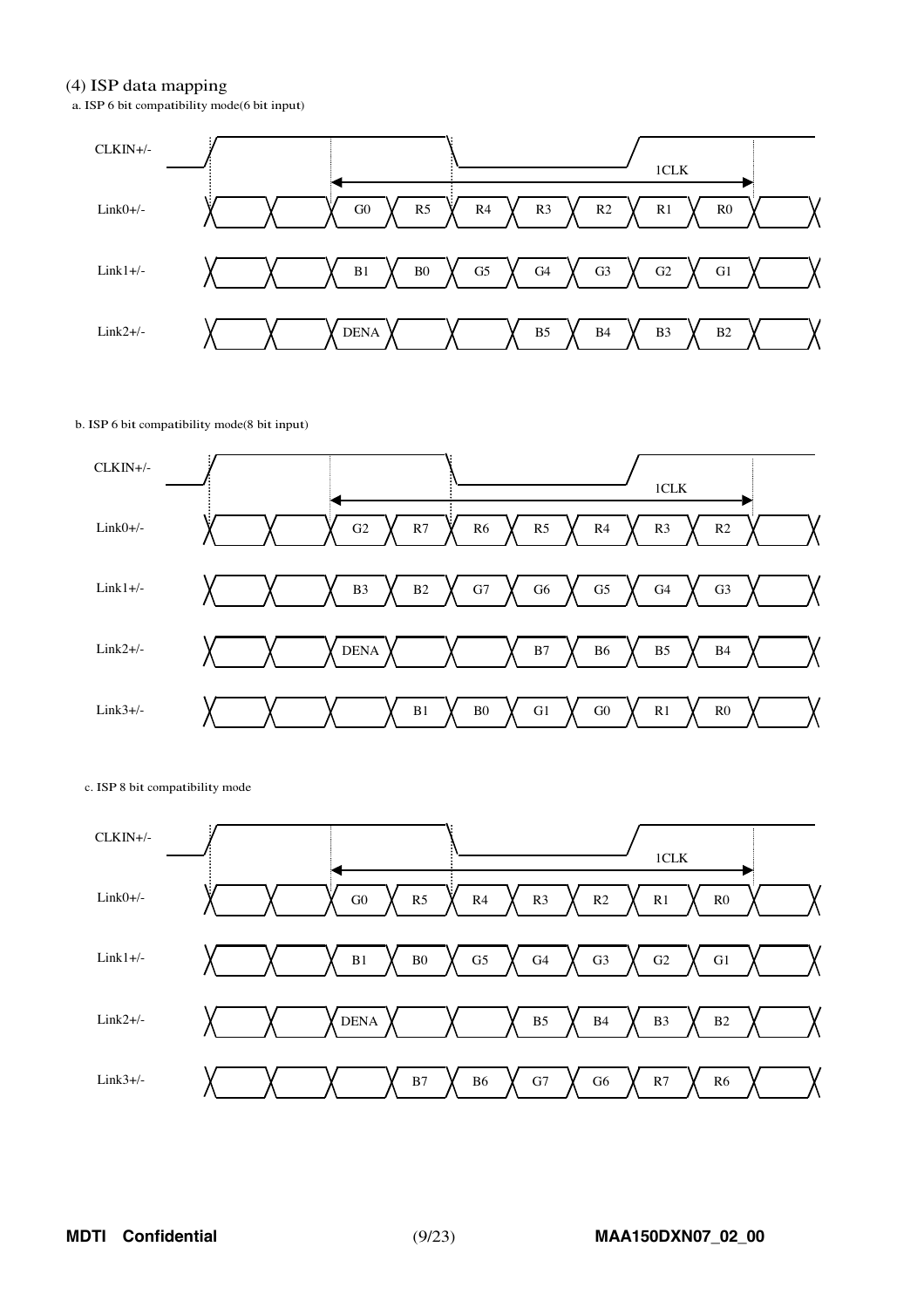# **6. INTERFACE TIMING**

## LVDS transmitter input signal

#### (1) Timing Specifications

| <b>ITEM</b> |            |                      | <b>SYMBOL</b>           | MIN. | TYP. | MAX.  | <b>UNIT</b>    |
|-------------|------------|----------------------|-------------------------|------|------|-------|----------------|
|             | Frequency  |                      | fclk                    | 50   | 65   | 80    | <b>MHz</b>     |
| <b>DCLK</b> | Period     |                      | <b>t</b> CLK            | 12.5 | 15.4 | 20    | $\mathbf{n}$ s |
|             |            | <b>Active Time</b>   | <b>t</b> HA             | 1024 | 1024 | 1024  | <b>t</b> CLK   |
| <b>DENA</b> | Horizontal | <b>Blanking Time</b> | $t_{HB}$                | 20   | 320  | 511   | <b>t</b> CLK   |
|             |            | Frequency            | fн                      | 42.4 | 48.4 | 60    | kHz            |
|             |            | Period               | tн                      | 16.6 | 20.7 | 23.6  | $\mu s$        |
|             | Vertical   | <b>Active Time</b>   | <b>t</b> v <sub>A</sub> | 768  | 768  | 768   | th             |
|             |            | <b>Blanking Time</b> | <b>t</b> <sub>VB</sub>  | 3    | 38   | $- -$ | th             |
|             |            | Frequency            | fv                      | 55   | 60   | 75    | Hz             |
|             |            | Period               | tv                      | 13.3 | 16.7 | 18.2  | ms             |

[Note]

1) DENA (Data Enable) shall always be positive polarity as shown in the timing specification.

2) DCLK shall appear during all invalid period.

3) LVDS timing follows the timing specifications of LVDS receiver IC: THC63LVDF84B(Thine).

4) In case of blanking time fluctuation, please satisfy following condition.

 $t_{VBn}$  >  $t_{VBn-1}$  – 3( $t_{H}$ )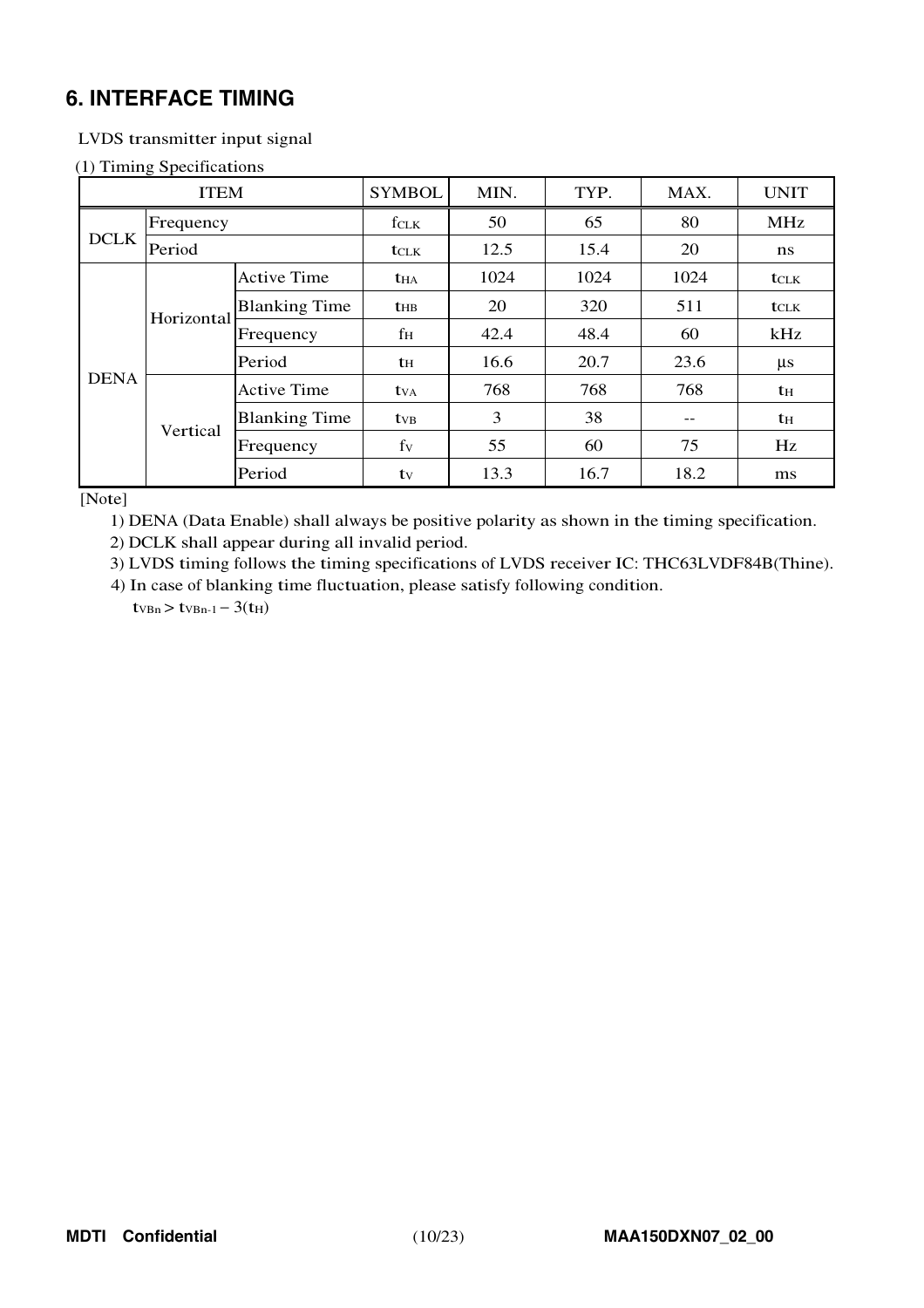## (2) Timing Chart





## b. Vertical Timing Chart

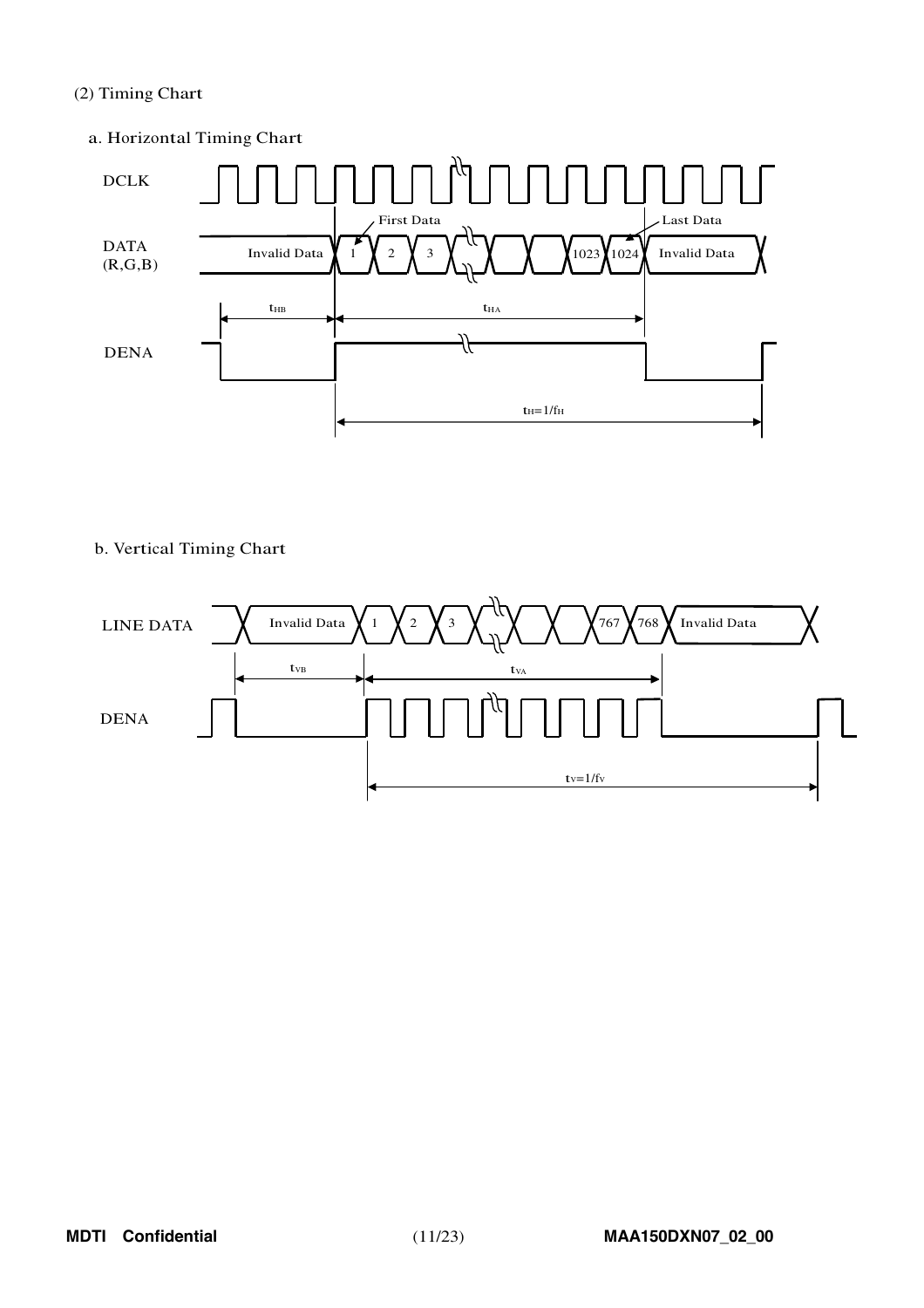# (3) Color Data Assignment

## a. 6 bit input

|              |                |                  |                                                |                   |                       |                  |                     |                  |                   |                                        | <b>INPUT DATA</b>                     |                  |                  |                  |                                              |                   |                  |                       |                       |
|--------------|----------------|------------------|------------------------------------------------|-------------------|-----------------------|------------------|---------------------|------------------|-------------------|----------------------------------------|---------------------------------------|------------------|------------------|------------------|----------------------------------------------|-------------------|------------------|-----------------------|-----------------------|
| <b>COLOR</b> |                |                  |                                                | <b>R DATA</b>     |                       |                  |                     |                  |                   | <b>G DATA</b>                          |                                       |                  |                  |                  |                                              | <b>B DATA</b>     |                  |                       |                       |
|              |                |                  | R5   R4                                        | R <sub>3</sub>    | R2                    | R1               | R <sub>0</sub>      |                  |                   | $G5$ $G4$ $G3$                         | G2                                    | G1               | G <sub>0</sub>   | <b>B5</b>        | B4                                           | B <sub>3</sub>    | B2               | $B1$ BO               |                       |
|              |                | <b>MSB</b>       |                                                |                   |                       |                  | LSB                 | <b>MSB</b>       |                   |                                        |                                       |                  | LSB              | <b>MSB</b>       |                                              |                   |                  |                       | LSB                   |
|              | <b>BLACK</b>   | $\boldsymbol{0}$ | $\mathbf{0}$                                   | $\boldsymbol{0}$  | $\mathbf{0}$          | $\boldsymbol{0}$ | $\mathbf{0}$        | $\boldsymbol{0}$ | $\mathbf{0}$      | $\boldsymbol{0}$                       | $\mathbf{0}$                          | $\mathbf{0}$     | $\boldsymbol{0}$ | $\mathbf{0}$     | $\mathbf{0}$                                 | $\mathbf{0}$      | $\mathbf{0}$     | $\mathbf{0}$          | $\mathbf{0}$          |
|              | RED(63)        | 1                | 1                                              | $\mathbf{1}$      | $\mathbf{1}$          | $\mathbf{1}$     | $\mathbf{1}$        | $\boldsymbol{0}$ | $\boldsymbol{0}$  | $\boldsymbol{0}$                       | $\mathbf{0}$                          | $\mathbf{0}$     | $\boldsymbol{0}$ | $\boldsymbol{0}$ | $\boldsymbol{0}$                             | $\boldsymbol{0}$  | $\mathbf{0}$     | $\mathbf{0}$          | $\boldsymbol{0}$      |
|              | GREEN(63)      | $\boldsymbol{0}$ | $\mathbf{0}$                                   | $\boldsymbol{0}$  | $\boldsymbol{0}$      | $\boldsymbol{0}$ | $\boldsymbol{0}$    | 1                | $\mathbf{1}$      | $\mathbf{1}$                           | $\mathbf{1}$                          | $\mathbf{1}$     | 1                | $\mathbf{0}$     | $\mathbf{0}$                                 | $\boldsymbol{0}$  | $\boldsymbol{0}$ | $\boldsymbol{0}$      | $\boldsymbol{0}$      |
| <b>BASIC</b> | BLUE(63)       | $\mathbf{0}$     | $\boldsymbol{0}$                               | $\boldsymbol{0}$  | $\boldsymbol{0}$      | $\boldsymbol{0}$ | $\boldsymbol{0}$    | $\boldsymbol{0}$ | $\boldsymbol{0}$  | $\mathbf{0}$                           | $\mathbf{0}$                          | $\mathbf{0}$     | $\boldsymbol{0}$ | $\mathbf{1}$     | $\mathbf{1}$                                 | $\mathbf{1}$      | $\mathbf{1}$     | 1                     | $\mathbf{1}$          |
| <b>COLOR</b> | <b>CYAN</b>    | $\mathbf{0}$     | $\boldsymbol{0}$                               | $\boldsymbol{0}$  | $\boldsymbol{0}$      | $\boldsymbol{0}$ | $\boldsymbol{0}$    | $\mathbf{1}$     | $\mathbf{1}$      | $\mathbf{1}$                           | $\mathbf{1}$                          | $\mathbf{1}$     | $\mathbf{1}$     | $\mathbf{1}$     | $\mathbf{1}$                                 | $\mathbf{1}$      | $\mathbf{1}$     | 1                     | $\mathbf{1}$          |
|              | <b>MAGENTA</b> | $\mathbf{1}$     | -1                                             | $\mathbf{1}$      | 1                     | $\mathbf{1}$     | 1                   | $\boldsymbol{0}$ | $\boldsymbol{0}$  | $\mathbf{0}$                           | $\boldsymbol{0}$                      | $\mathbf{0}$     | $\boldsymbol{0}$ | $\mathbf{1}$     | $\mathbf{1}$                                 | $\mathbf{1}$      | $\mathbf{1}$     | $\mathbf{1}$          | $\mathbf{1}$          |
|              | <b>YELLOW</b>  | -1               | -1                                             | 1                 | $\mathbf{1}$          | $\mathbf{1}$     | $\mathbf{1}$        | $\mathbf{1}$     | $\mathbf{1}$      | $\mathbf{1}$                           | $\mathbf{1}$                          | $\mathbf{1}$     | $\mathbf{1}$     | $\boldsymbol{0}$ | $\boldsymbol{0}$                             | $\boldsymbol{0}$  | $\mathbf{0}$     | $\boldsymbol{0}$      | $\boldsymbol{0}$      |
|              | <b>WHITE</b>   | 1                | 1                                              | 1                 | 1                     | 1                | 1                   | 1                | 1                 | $\mathbf{1}$                           | 1                                     | 1                | 1                | 1                | $\mathbf{1}$                                 | 1                 | 1                | 1                     | $\mathbf{1}$          |
|              | RED(1)         | $\mathbf{0}$     | $\boldsymbol{0}$                               | $\boldsymbol{0}$  | $\boldsymbol{0}$      | $\boldsymbol{0}$ | $\mathbf{1}$        | $\boldsymbol{0}$ | $\boldsymbol{0}$  | $\boldsymbol{0}$                       | $\boldsymbol{0}$                      | $\mathbf{0}$     | $\boldsymbol{0}$ | $\boldsymbol{0}$ | $\boldsymbol{0}$                             | $\boldsymbol{0}$  | $\boldsymbol{0}$ | $\mathbf{0}$          | $\boldsymbol{0}$      |
|              | RED(2)         | $\mathbf{0}$     | $\boldsymbol{0}$                               | $\boldsymbol{0}$  | $\boldsymbol{0}$      | $\mathbf{1}$     | $\boldsymbol{0}$    | $\boldsymbol{0}$ | $\boldsymbol{0}$  | $\boldsymbol{0}$                       | $\mathbf{0}$                          | $\boldsymbol{0}$ | $\boldsymbol{0}$ | $\boldsymbol{0}$ | $\boldsymbol{0}$                             | $\boldsymbol{0}$  | $\boldsymbol{0}$ | $\boldsymbol{0}$      | $\mathbf{0}$          |
| <b>RED</b>   |                |                  |                                                |                   |                       |                  |                     |                  |                   |                                        |                                       |                  |                  |                  |                                              |                   |                  |                       |                       |
|              |                |                  |                                                |                   |                       |                  |                     |                  |                   |                                        |                                       |                  |                  |                  |                                              |                   |                  |                       |                       |
|              | RED(62)        | 1                | -1                                             | Ŧ<br>-1           | 1                     | 1                | $\boldsymbol{0}$    | $\boldsymbol{0}$ | $\boldsymbol{0}$  | $\mathbf{0}$                           | $\boldsymbol{0}$<br>Ŧ                 | $\mathbf{0}$     | $\boldsymbol{0}$ | $\overline{0}$   | t<br>$\boldsymbol{0}$                        | $\boldsymbol{0}$  | $\mathbf{0}$     | $\boldsymbol{0}$<br>÷ | $\overline{0}$        |
|              | RED(63)        | 1                | 1                                              | $\perp$           | 1                     | 1                | 1                   | $\boldsymbol{0}$ | $\boldsymbol{0}$  | $\boldsymbol{0}$                       | $\boldsymbol{0}$                      | $\boldsymbol{0}$ | $\boldsymbol{0}$ | $\boldsymbol{0}$ | $\boldsymbol{0}$                             | $\boldsymbol{0}$  | $\boldsymbol{0}$ | $\boldsymbol{0}$      | $\boldsymbol{0}$<br>ŧ |
|              | GREEN(1)       | $\mathbf{0}$     | $\mathbf{0}$                                   | $\mathbf{0}$      | $\mathbf{0}$          | $\mathbf{0}$     | $\mathbf{0}$        | $\boldsymbol{0}$ | $\boldsymbol{0}$  | $\boldsymbol{0}$                       | $\mathbf{0}$                          | $\mathbf{0}$     | $\mathbf{1}$     | $\mathbf{0}$     | $\boldsymbol{0}$                             | $\mathbf{0}$      | $\mathbf{0}$     | $\boldsymbol{0}$      | $\mathbf{0}$          |
|              | GREEN(2)       | $\mathbf{0}$     | $\mathbf{0}$                                   | $\boldsymbol{0}$  | $\mathbf{0}$          | $\mathbf{0}$     | $\mathbf{0}$        | $\boldsymbol{0}$ | $\boldsymbol{0}$  | $\mathbf{0}$                           | $\mathbf{0}$                          | $\mathbf{1}$     | $\mathbf{0}$     | $\mathbf{0}$     | $\mathbf{0}$                                 | $\mathbf{0}$      | $\mathbf{0}$     | $\mathbf{0}$          | $\boldsymbol{0}$      |
| <b>GREEN</b> |                |                  |                                                |                   |                       |                  |                     |                  |                   |                                        |                                       |                  |                  |                  |                                              |                   |                  |                       |                       |
|              |                |                  |                                                |                   |                       |                  |                     |                  |                   |                                        |                                       |                  |                  |                  |                                              |                   |                  |                       |                       |
|              | GREEN(62)      | $\boldsymbol{0}$ | $\boldsymbol{0}$                               | $\boldsymbol{0}$  | $\mathbf{0}$          | $\mathbf{0}$     | $\mathbf{0}$        | $\mathbf{1}$     | $\mathbf{1}$      | $\mathbf{1}$                           | -1                                    | $\mathbf{1}$     | $\overline{0}$   | $\overline{0}$   | $\mathbf{0}$                                 | $\mathbf{0}$      | $\mathbf{0}$     | $\boldsymbol{0}$      | $\mathbf{0}$          |
|              | GREEN(63)      | $\boldsymbol{0}$ | $\boldsymbol{0}$                               | $\mathbf{0}$      | $\boldsymbol{0}$      | $\mathbf 0$      | $\mathbf{0}$        | 1                | 1                 | 1                                      | 1                                     | 1                | 1                | $\mathbf{0}$     | $\boldsymbol{0}$                             | $\mathbf{0}$      | $\boldsymbol{0}$ | $\boldsymbol{0}$      | $\mathbf{0}$          |
|              | BLUE(1)        | $\mathbf{0}$     | $\parallel$ 0                                  | $\boldsymbol{0}$  | $\mathbf 0$           | $\boldsymbol{0}$ | $\boldsymbol{0}$    | $\boldsymbol{0}$ | $\boldsymbol{0}$  | $\boldsymbol{0}$                       | $\boldsymbol{0}$                      | $\mathbf{0}$     | $\boldsymbol{0}$ | $\boldsymbol{0}$ | $\mathbf 0$                                  | $\boldsymbol{0}$  | $\boldsymbol{0}$ | $\boldsymbol{0}$      | -1                    |
| <b>BLUE</b>  | BLUE(2)        | $\mathbf{0}$     |                                                |                   | $\mathbf{0}$<br>Ē.    | $\mathbf{0}$     | $\overline{0}$<br>÷ | $\overline{0}$   | $\boldsymbol{0}$  | $\begin{bmatrix} 0 \\ 0 \end{bmatrix}$ | $\mathbf{0}$<br>Ŧ                     | $\overline{0}$   | $\overline{0}$   | $\overline{0}$   | $\begin{matrix} 1 & 0 \\ 0 & 0 \end{matrix}$ | $\mathbf{0}$<br>÷ | $\overline{0}$   | $\mathbf{1}$          | $\overline{0}$        |
|              |                |                  |                                                |                   |                       |                  |                     |                  |                   |                                        |                                       |                  |                  |                  |                                              |                   |                  |                       |                       |
|              |                |                  |                                                |                   |                       |                  |                     |                  |                   |                                        |                                       |                  |                  |                  |                                              |                   |                  |                       |                       |
|              | BLUE(62)       | $\mathbf{0}$     | $\begin{bmatrix} 0 & 0 \\ 0 & 0 \end{bmatrix}$ |                   | $\mathbf{0}$          | $\overline{0}$   | $\overline{0}$      | $0 \mid 0$       |                   | $\begin{matrix} 1 & 0 \end{matrix}$    | $\begin{array}{c} 0 \end{array}$<br>÷ | $0 \mid 0$       |                  | $\mathbf{1}$     | $\vdash 1$                                   | $\mathbf{1}$      | $\mathbf{1}$     | -1                    | $\bf{0}$              |
|              | BLUE(63)       |                  | $0 \mid 0 \mid$                                | $\mathbf{0}$<br>÷ | $\boldsymbol{0}$<br>÷ | $\boldsymbol{0}$ | $\mathbf{0}$        | $\overline{0}$   | $\mathbf{0}$<br>ŧ | $\mathbf{0}$<br>÷                      | $\boldsymbol{0}$<br>÷                 | $\boldsymbol{0}$ | $\boldsymbol{0}$ | 1                | 1                                            | 1                 | 1                |                       | $\mathbf{1}$          |

[Note]

1) Definition of gray scale

Color (n) ---n indicates gray scale level.

Higher n means brighter level.

2) Data

1:High, 0: Low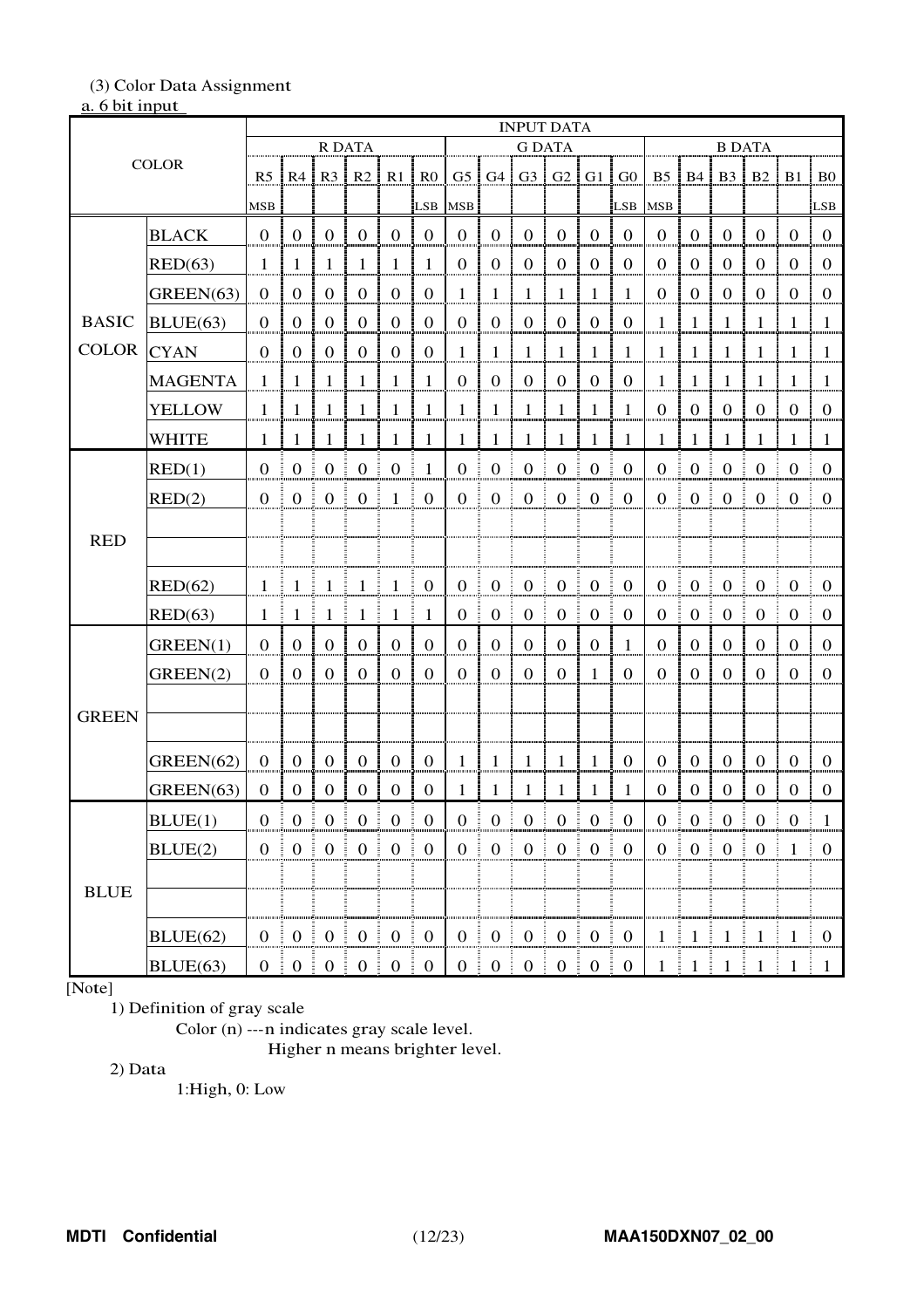## b. 8 bit input

| <b>COLOR</b> |                   | <b>INPUT DATA</b> |                |                |                                             |                |                   |                   |                        |                |                  |                   |                  |                     |                           |                       |                      |                         |                                                                           |              |                   |                 |                       |                 |                |
|--------------|-------------------|-------------------|----------------|----------------|---------------------------------------------|----------------|-------------------|-------------------|------------------------|----------------|------------------|-------------------|------------------|---------------------|---------------------------|-----------------------|----------------------|-------------------------|---------------------------------------------------------------------------|--------------|-------------------|-----------------|-----------------------|-----------------|----------------|
|              |                   | R DATA            |                |                |                                             |                |                   | <b>G DATA</b>     |                        |                |                  |                   |                  |                     | <b>B DATA</b>             |                       |                      |                         |                                                                           |              |                   |                 |                       |                 |                |
|              |                   | R7                |                |                |                                             |                |                   |                   | $R6$ R5 R4 R3 R2 R1 R0 | G7             |                  |                   |                  |                     |                           |                       | G6 G5 G4 G3 G2 G1 G0 | B7 B6 B5 B4 B3 B2 B1 B0 |                                                                           |              |                   |                 |                       |                 |                |
|              |                   | <b>MSB</b>        |                |                |                                             |                |                   |                   |                        | <b>LSB MSB</b> |                  |                   |                  |                     |                           |                       |                      | LSB MSB                 |                                                                           |              |                   |                 |                       |                 | LSB            |
|              | <b>BLACK</b>      | $\Omega$          | 0 <sup>1</sup> | 0:             |                                             | 0101           |                   | 0 <sub>1</sub>    | $\overline{0}$         | $\theta$       | $\overline{0}$ ! | 0:                | $\Omega$         | 0 <sup>1</sup>      |                           | 0101                  | $\overline{0}$       | $\overline{0}$          | 0 <sup>1</sup>                                                            | 0:           |                   | 0101            |                       | 0 <sub>1</sub>  | $\Omega$       |
|              | RED(255)          | 1                 | 1:             | 1:             | 1 <sup>1</sup>                              | $\mathbf{1}$   | ł<br>$\mathbf{1}$ | ł<br>$\mathbf{1}$ | 1<br>ŧ                 | 0              | 0:               | $\theta$          | ÷<br>$\theta$    | 0 <sub>1</sub><br>÷ |                           | 0:0:                  | $\Omega$             | $\theta$                | 0 <sup>1</sup>                                                            |              |                   | 0   0   0       |                       | 0 <sub>1</sub>  | $\Omega$<br>ŧ. |
|              | <b>GREEN(255)</b> | 0                 |                | 0 <sup>1</sup> |                                             |                | 0   0   0   0     |                   | Ŧ.<br>$\Omega$         | 1              | 1                | 1                 | ŧ<br>1           | 1                   | 1<br>Ŧ                    | $\frac{1}{2}$<br>Ē    | $\mathbf{1}$         | $\theta$                | 0 <sup>1</sup>                                                            | $\Omega$     |                   | 0.0101          |                       | 0 <sup>1</sup>  | Ē<br>$\Omega$  |
| <b>BASIC</b> | BLUE(255)         | $\theta$          |                | 0:0:           |                                             | 0:0:0          |                   | $\frac{1}{2}$ 0   | ÷<br>$\theta$          | 0              | 0<br>÷           |                   | 0:0              | 0 <sup>1</sup><br>ŧ | $\overline{0}$            | $\pm 0$<br>Ī          | $\Omega$             | 1                       | 1                                                                         | ŧ.<br>1      | $\vert 1 \vert 1$ |                 | ÷<br>1 <sup>1</sup>   | -1              | 1              |
| <b>COLOR</b> | <b>CYAN</b>       | $\theta$          |                |                | 0:0:0:0:0:0:0:                              |                |                   |                   | 0                      | 1              | 1                | 1                 | 1<br>÷           | 1:<br>÷             | 1                         | $\pm 1$<br>I          | -1                   | 1                       | 1                                                                         | 1            | ÷                 | 1:1:1           | 1!                    | -1              | 1              |
|              | <b>MAGENTA</b>    | 1                 | 1              | 1              | 1                                           | 1<br>÷         | 1                 | 1                 | 1                      | 0              | 0                | 0                 | $\Omega$         | $\overline{0}$      | $\boldsymbol{0}$          | $\overline{10}$       | $\Omega$             | 1                       | 1                                                                         | 1            | 1                 | 1               | 1 !                   | -1              | 1              |
|              | YELLOW            | 1                 | 1 <sup>1</sup> | 1              |                                             | 111            | 1                 | -1<br>÷           | 1<br>I                 | 1              | 1                | 1                 | 1<br>÷           | 11                  | -1                        | $\pm 1$               | 1                    | $\Omega$                | $\theta$                                                                  | $\theta$     |                   | 0 0             |                       | 0 <sup>10</sup> | $\theta$       |
|              | <b>WHITE</b>      | 1                 |                |                | 1 1 1 1                                     |                |                   | 1:1               | đ<br>1                 | 1              | 1<br>÷           | 1                 | $\pm 1$          | 1 <sup>1</sup><br>÷ | -1                        | $\pm 1$<br>I          | 1                    | 1                       | 1                                                                         | 1111         |                   |                 | $\vert 1 \vert 1$     |                 | 1              |
|              | RED(1)            | $\theta$          | 0 !            | $\Omega$       | 0 !                                         | 0 <sup>1</sup> |                   | 0 <sup>10</sup>   | 1                      | $\overline{0}$ | 0 <sup>1</sup>   | $\overline{0}$ i  | $\Omega$         | $\overline{0}$ i    | $\theta$                  | $\theta$<br>÷         | $\Omega$             | $\Omega$                | $\overline{0}$                                                            | $\Omega$     | $\overline{0}$ .  | $\Omega$        |                       | 0 <sup>10</sup> | $\Omega$       |
|              | RED(2)            | 0                 | 0 <sup>1</sup> | 0 <sup>1</sup> | 0 <sup>1</sup>                              | 0 <sub>1</sub> | $\boldsymbol{0}$  | L<br>$\mathbf{1}$ | $\Omega$               | 0              | 0 <sup>1</sup>   | 0 <sup>1</sup>    | $\boldsymbol{0}$ | 0 <sub>i</sub>      | $\Omega$                  | ÷<br>$\boldsymbol{0}$ | $\Omega$             | $\Omega$                | $\Omega$                                                                  | $\mathbf{0}$ |                   | 0 <sup>10</sup> | 0 <sup>1</sup><br>ł   | $\Omega$        | $\Omega$       |
|              |                   |                   |                |                |                                             |                |                   |                   |                        |                |                  |                   |                  |                     |                           |                       |                      |                         |                                                                           |              |                   |                 |                       |                 |                |
| <b>RED</b>   |                   |                   |                |                |                                             |                |                   |                   |                        |                |                  |                   |                  |                     |                           |                       |                      |                         |                                                                           |              |                   |                 |                       |                 |                |
|              |                   |                   |                |                |                                             |                |                   |                   |                        |                |                  |                   |                  |                     |                           |                       |                      |                         |                                                                           |              |                   |                 |                       |                 |                |
|              | RED(255)          | 1                 | ÷              |                | $1 \mid 1 \mid 1 \mid 1 \mid 1 \mid 1 \mid$ |                |                   |                   | -1                     | $\Omega$       |                  |                   | 0:0:0:           |                     | 0   0   0                 |                       | $\theta$             | $\Omega$                |                                                                           |              |                   |                 |                       | 0 0 0 0 0 0     | $\Omega$       |
|              | GREEN(1)          | $\Omega$          |                | 0:0:           |                                             |                |                   |                   | 0 0 0 0 0              | $\theta$       | 0 <sup>1</sup>   | 0 <sup>1</sup>    | $\theta$         | 0 <sup>1</sup><br>÷ |                           | 0 <sup>1</sup><br>ŧ   | $\mathbf{1}$         | $\Omega$                | 0 <sup>1</sup>                                                            |              |                   | 0   0   0       |                       | $0 \mid 0 \mid$ | $\Omega$       |
|              | GREEN(2)          | $\theta$          |                |                | 0   0   0   0   0   0                       |                |                   |                   | ŧ<br>$\Omega$          | 0              | 0:               |                   | 0:0:             |                     | 0 0 1                     | I                     | $\Omega$             | 0                       |                                                                           |              |                   |                 | 0   0   0   0   0   0 |                 | $\Omega$       |
|              |                   |                   |                |                |                                             |                |                   |                   |                        |                |                  |                   |                  |                     |                           |                       |                      |                         |                                                                           |              |                   |                 |                       |                 |                |
| <b>GREEN</b> |                   |                   |                |                |                                             |                |                   |                   |                        |                |                  |                   |                  |                     |                           |                       |                      |                         |                                                                           |              |                   |                 |                       |                 |                |
|              |                   |                   |                |                |                                             |                |                   |                   |                        |                |                  |                   |                  |                     |                           |                       |                      |                         |                                                                           |              |                   |                 |                       |                 |                |
|              | <b>GREEN(255)</b> | $\theta$          |                |                | 0 0 0 0 0 0                                 |                |                   |                   | 0                      | 1              |                  | $1 \mid 1 \mid 1$ |                  | ŧ<br>1 <sup>1</sup> | -1                        | $\pm 1$<br>ł          | -1                   | $\overline{0}$          |                                                                           |              |                   |                 |                       | 0 0 0 0 0 0     | $\bf{0}$       |
|              | BLUE(1)           | $\boldsymbol{0}$  | $\overline{0}$ | 0              | 0 <sup>1</sup>                              | 0 !            | 0!                | $\theta$          | $\theta$               | 0              | 0 <sub>1</sub>   | $\theta$<br>÷     | $\theta$         | $\overline{0}$      | $\theta$                  | $\theta$<br>÷         | $\theta$             | $\theta$                | $\overline{0}$                                                            | $\theta$     | $\overline{0}$ :  | $\theta$        |                       | 0 <sup>10</sup> | 1              |
|              | BLUE(2)           | 0                 | 0 <sup>1</sup> | 0 <sup>1</sup> | 0 <sup>1</sup>                              | $\theta$       | $\theta$          | $\theta$<br>ı     | $\Omega$               | 0              | $\theta$         | $\theta$<br>÷     | $\theta$         | $\overline{0}$      | $\Omega$<br>÷             | I<br>$\theta$<br>š    | $\Omega$             | $\Omega$                | $\theta$                                                                  | $\theta$     | 0 <sup>1</sup>    | $\overline{0}$  | 0 <sup>1</sup><br>ł   | 1               | $\Omega$       |
|              |                   |                   |                |                |                                             |                |                   |                   |                        |                |                  |                   |                  |                     |                           |                       |                      |                         |                                                                           |              |                   |                 |                       |                 |                |
| <b>BLUE</b>  |                   |                   |                |                |                                             |                |                   |                   |                        |                |                  |                   |                  |                     |                           |                       |                      |                         |                                                                           |              |                   |                 |                       |                 |                |
|              |                   |                   |                |                |                                             |                |                   |                   |                        |                |                  |                   |                  |                     |                           |                       |                      |                         |                                                                           |              |                   |                 |                       |                 |                |
|              | <b>BLUE</b> (255) | $\Omega$<br>- 1   |                |                | 0:0:0:0:0:0:0                               |                |                   |                   | $\overline{0}$         | $\theta$       |                  |                   |                  |                     | 0   0   0   0   0   0   0 |                       |                      | $\mathbf{1}$            | $\lfloor 1 \rfloor \lfloor 1 \rfloor \lfloor 1 \rfloor \lfloor 1 \rfloor$ |              |                   |                 |                       | 1               | 1              |

[Note]

1) Definition of gray scale

Color (n) --- n indicates gray scale level. Higher n means brighter level.

## 2) Data

1:High, 0: Low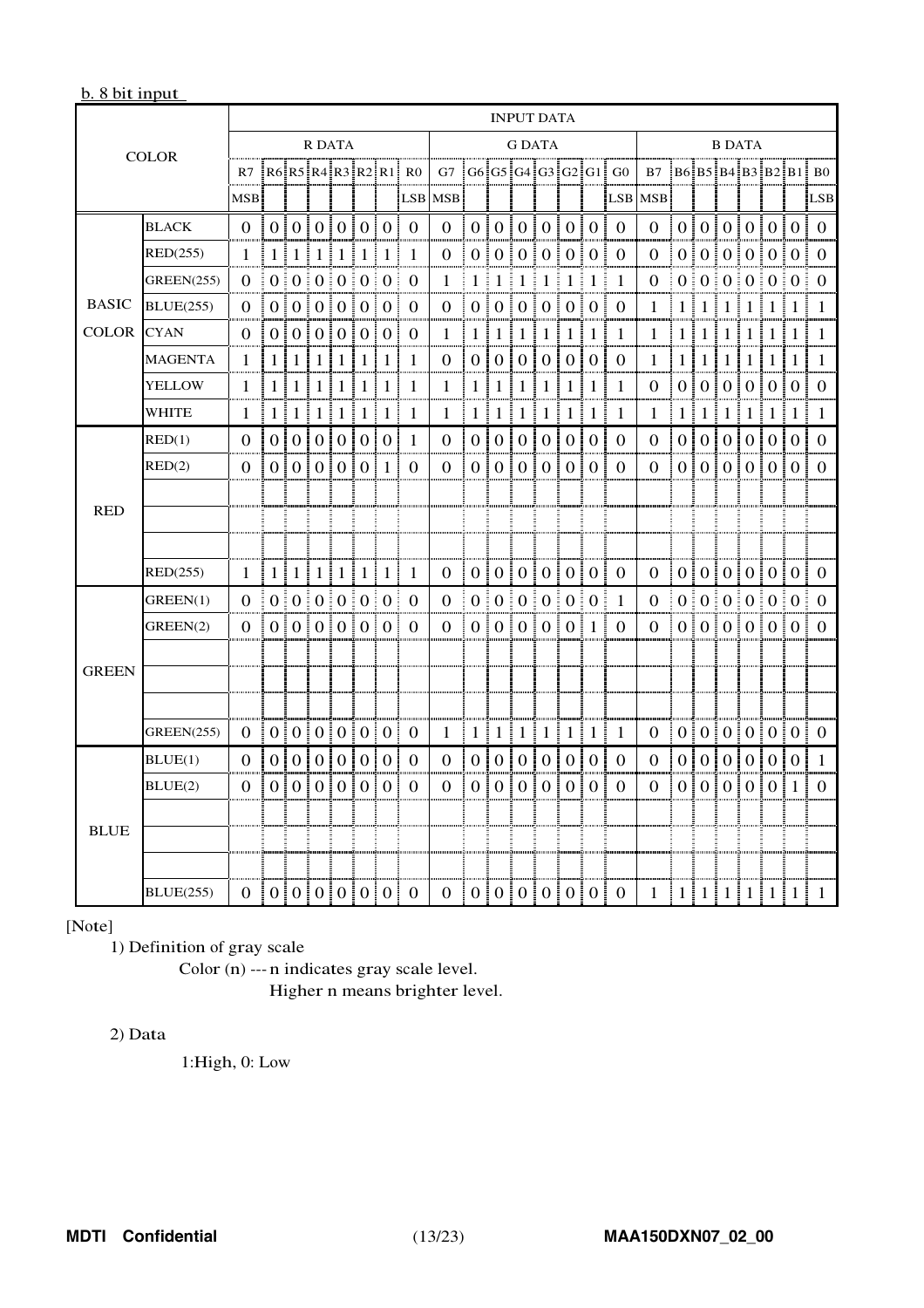(4) Display Position and Scan Direction

D(X,Y) shows the data number of input signal for LCD panel signal processing PCB.

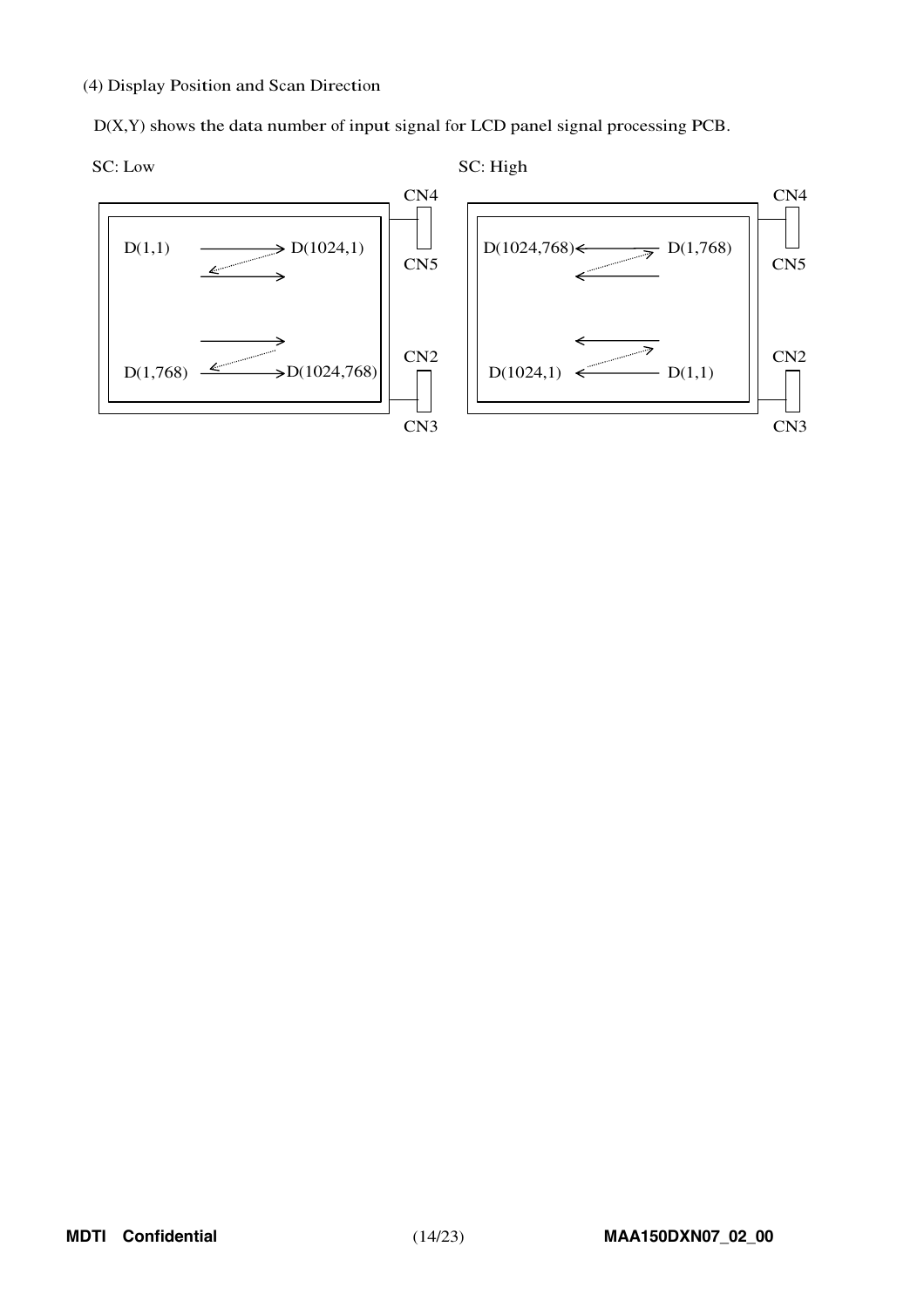# **7. BLOCK DIAGRAM**

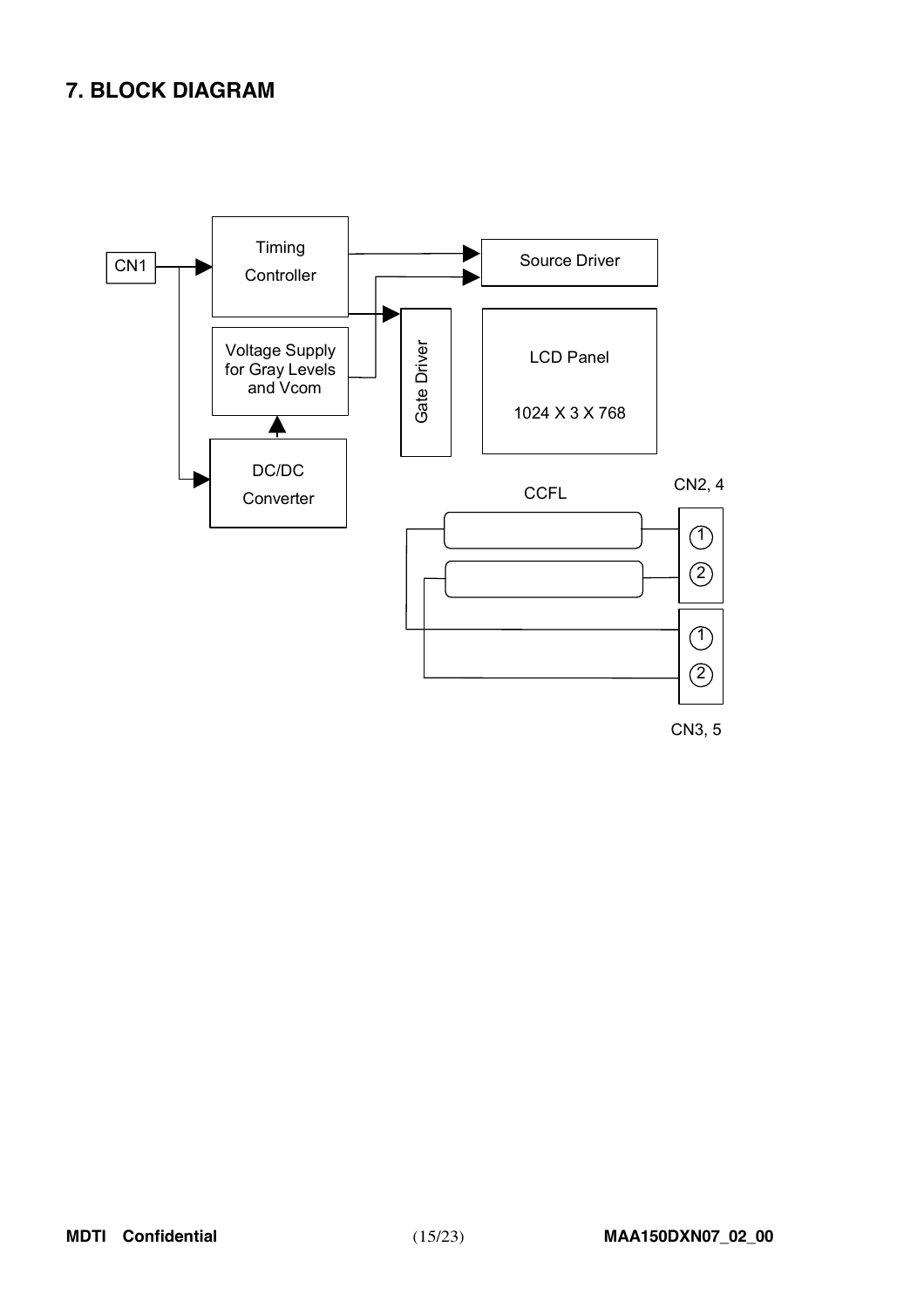# **8. MECHANICAL SPECIFICATIONS**

(1) Front side



1)Tolerance is ±0.5mm unless noted.<br>2)Except for thickness of PET film

(Unit: mm)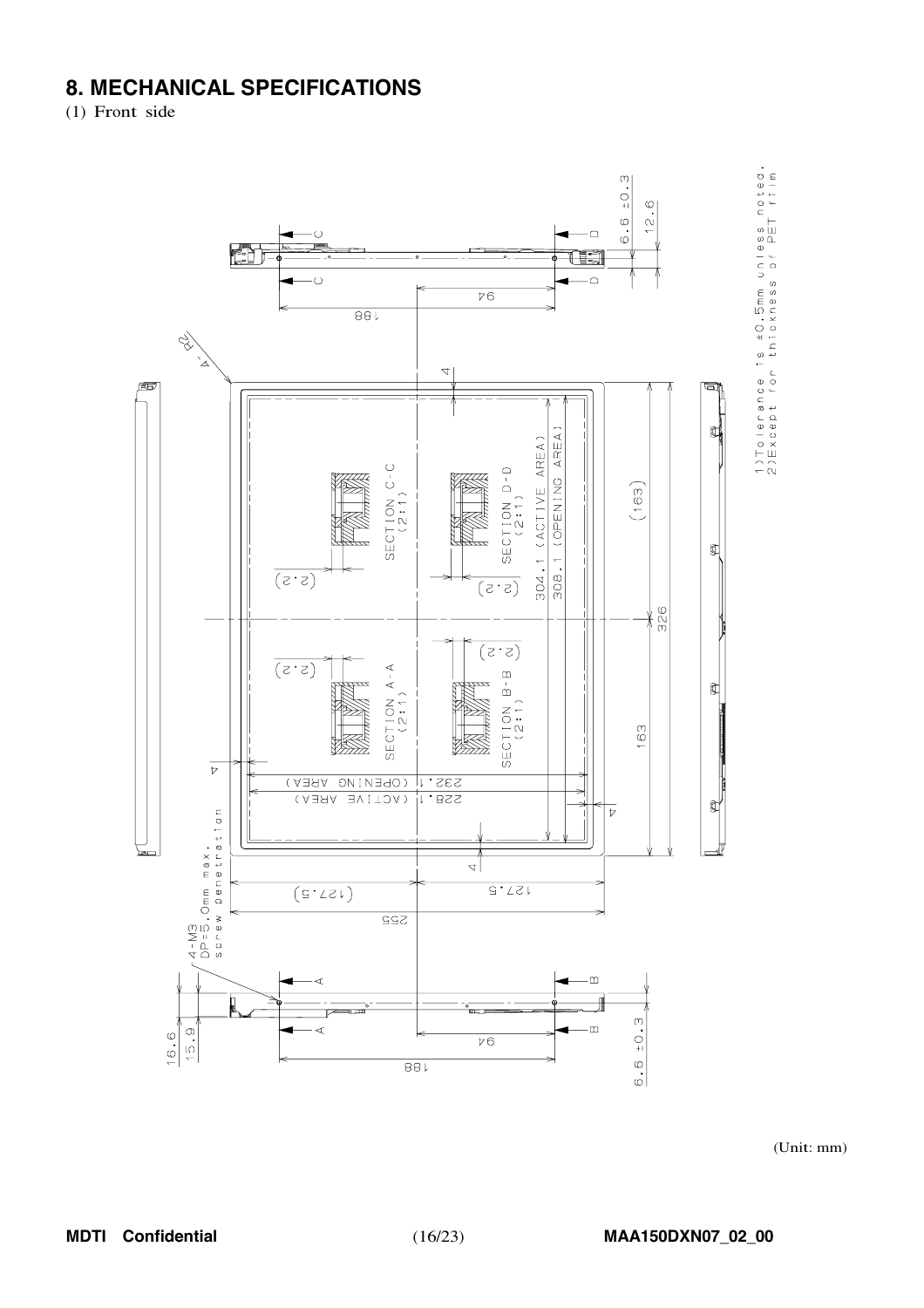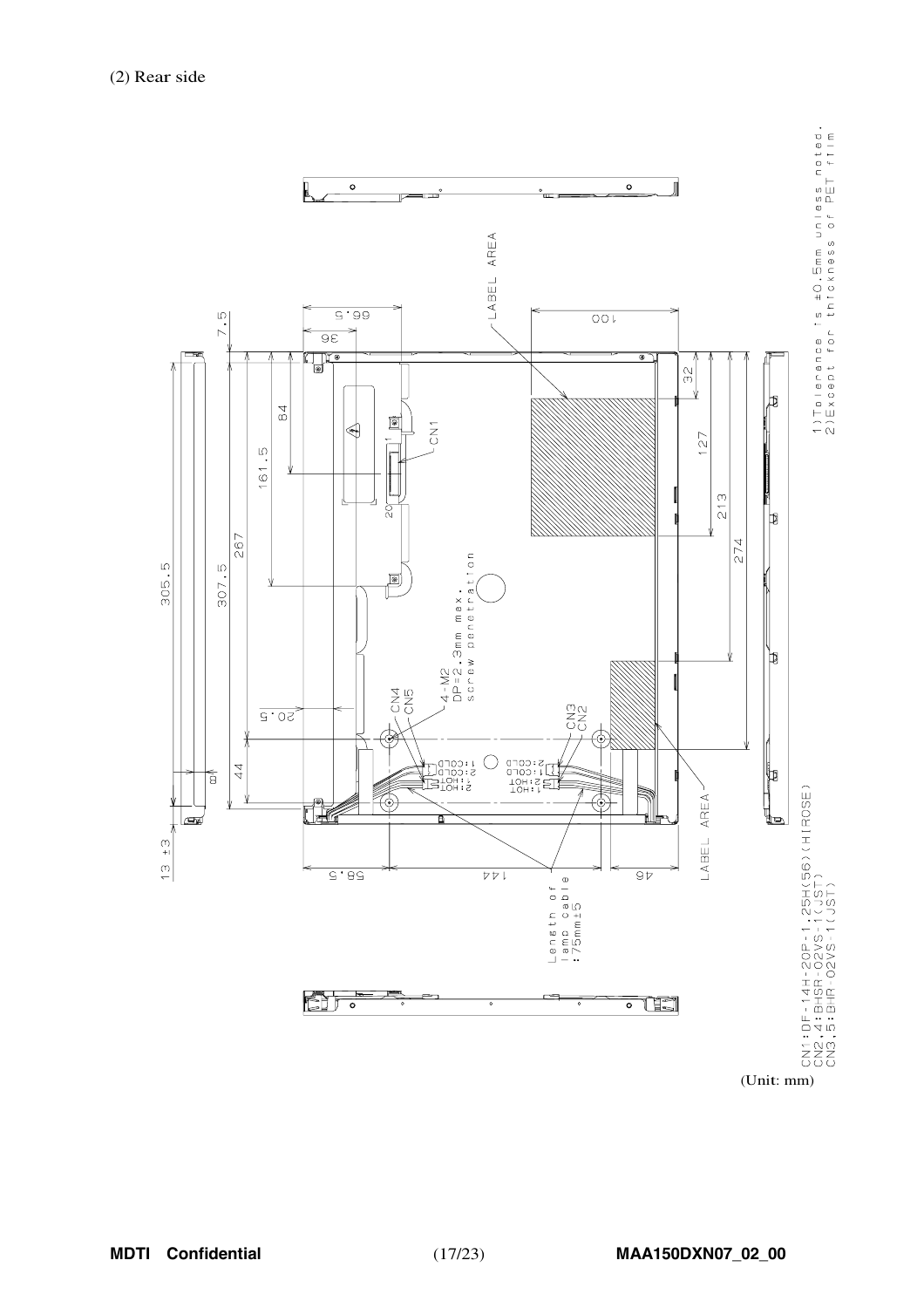|                              |            |                       | Ta = $25^{\circ}$ C, VCC = 3.3 V, Input Signals: Typ. Values shown in Section 6 |          |            |                   |                   |            |  |  |
|------------------------------|------------|-----------------------|---------------------------------------------------------------------------------|----------|------------|-------------------|-------------------|------------|--|--|
| <b>ITEM</b>                  |            | <b>SYMBOL</b>         | <b>CONDITION</b>                                                                | MIN.     | TYP.       | MAX.              | <b>UNIT</b>       | Remarks    |  |  |
| <b>Contrast Ratio</b>        |            | CR                    | $\theta_V = 0^\circ$ , $\theta_H = 0^\circ$                                     | 270      | 450        | $- -$             | $-$               | $*1)*2*5$  |  |  |
| Luminance                    |            | Lw                    | $\theta$ <sub>V</sub> =0°, $\theta$ <sub>H</sub> =0°                            | 270      | 450        | $- -$             | cd/m <sup>2</sup> | $*1*5)$    |  |  |
| Luminance Uniformity         |            | $\Delta L$ w          | $\theta$ <sub>V</sub> = $0^\circ$ , $\theta$ <sub>H</sub> = $0^\circ$           |          |            | 30                | $\%$              | $*1)*3*5)$ |  |  |
|                              |            | tr                    | $\theta$ <sub>V</sub> = $0^\circ$ , $\theta$ <sub>H</sub> = $0^\circ$           | $- -$    | 6          |                   | ms                | $*1)*4*5$  |  |  |
| <b>Response Time</b>         |            | tf                    | $\theta$ <sub>V</sub> = $0^\circ$ , $\theta$ <sub>H</sub> = $0^\circ$           |          | 19         | $- -$             | ms                | $*1)*4*5$  |  |  |
|                              | Horizontal | $\theta_{\rm H}$      | $CR \ge 10$                                                                     | $-65-65$ | $-75 - 75$ | $- -$             | $\circ$           | $*1*5)$    |  |  |
| Viewing                      | Vertical   | $\theta$ <sub>V</sub> |                                                                                 | $-50-40$ | $-60-50$   | $- -$             | $\circ$           | $*1*5)$    |  |  |
| Angle                        | Horizontal | $\theta_{\rm H}$      |                                                                                 | $-70-70$ | $-80-80$   | $- -$             | $\circ$           | $*1*5)$    |  |  |
|                              | Vertical   | $\theta$ <sub>V</sub> | $CR \geq 5$                                                                     | $-70-60$ | $-80-70$   | $\qquad \qquad -$ | $\circ$           | $*1*5)$    |  |  |
| <b>Image Sticking</b>        |            | tis                   | 2 <sub>h</sub>                                                                  |          | $-$        | 2                 | S                 | $*6)$      |  |  |
|                              | Red        | Rx                    |                                                                                 | 0.575    | 0.605      | 0.635             |                   |            |  |  |
|                              |            | <b>Ry</b>             |                                                                                 | 0.310    | 0.340      | 0.370             |                   |            |  |  |
|                              | Green      | Gx                    |                                                                                 | 0.281    | 0.311      | 0.341             |                   |            |  |  |
| Color<br>Blue<br>Coordinates |            | Gy                    |                                                                                 | 0.535    | 0.565      | 0.595             |                   | $*1) *5)$  |  |  |
|                              |            | Bx                    | $\theta$ <sub>V</sub> =0°, $\theta$ <sub>H</sub> =0°                            | 0.124    | 0.154      | 0.184             |                   |            |  |  |
|                              |            | <b>By</b>             |                                                                                 | 0.100    | 0.130      | 0.160             |                   |            |  |  |
|                              | White      | Wx                    |                                                                                 | 0.283    | 0.313      | 0.343             |                   |            |  |  |
|                              |            | Wy                    |                                                                                 | 0.299    | 0.329      | 0.359             |                   |            |  |  |

# **9 OPTICAL CHARACTERISTICS**

[Note]

These items are measured using CS1000(MINOLTA) for color coordinates, EZContrast(ELDIM) for viewing angle, and CS1000 or BM-5A(TOPCON) for others under the dark room condition (no ambient light) after more than 30 minutes from turning on the lamp unless noted.

Condition:  $IL = 6.5$  mArms, Inverter frequency: 50 kHz

#### \*1) Measurement Point

Contrast Ratio, Luminance, Response Time, Viewing Angle, Color Coordinates: Display Center Luminance Uniformity: point 1~5 shown in a figure below



## \*2) Definition of Contrast Ratio

CR=Luminance with all white pixels / Luminance with all black pixels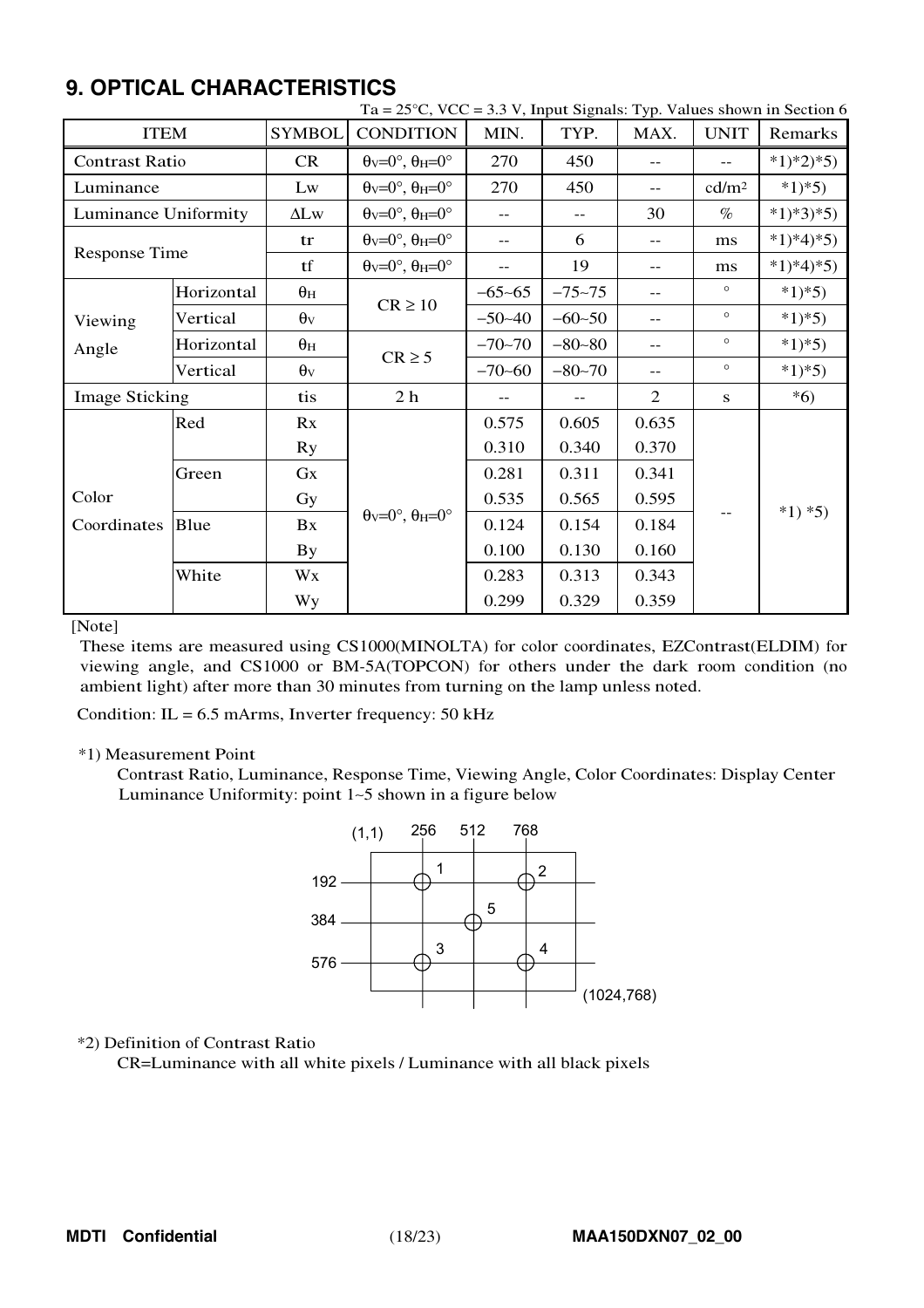\*3) Definition of Luminance Uniformity  $\Delta\text{Lw} = [\text{Lw}(\text{MAX})/\text{Lw}(\text{MIN})-1] \times 100$ 



\*5) Definition of Viewing Angle ( $\theta$ <sub>V</sub>,  $\theta$ <sub>H</sub>)



#### \*6) Image Sticking

Continuously display the test pattern shown in the figure below for two-hours. Then display a completely white screen. The previous image shall not persist more than two seconds at 25°C.



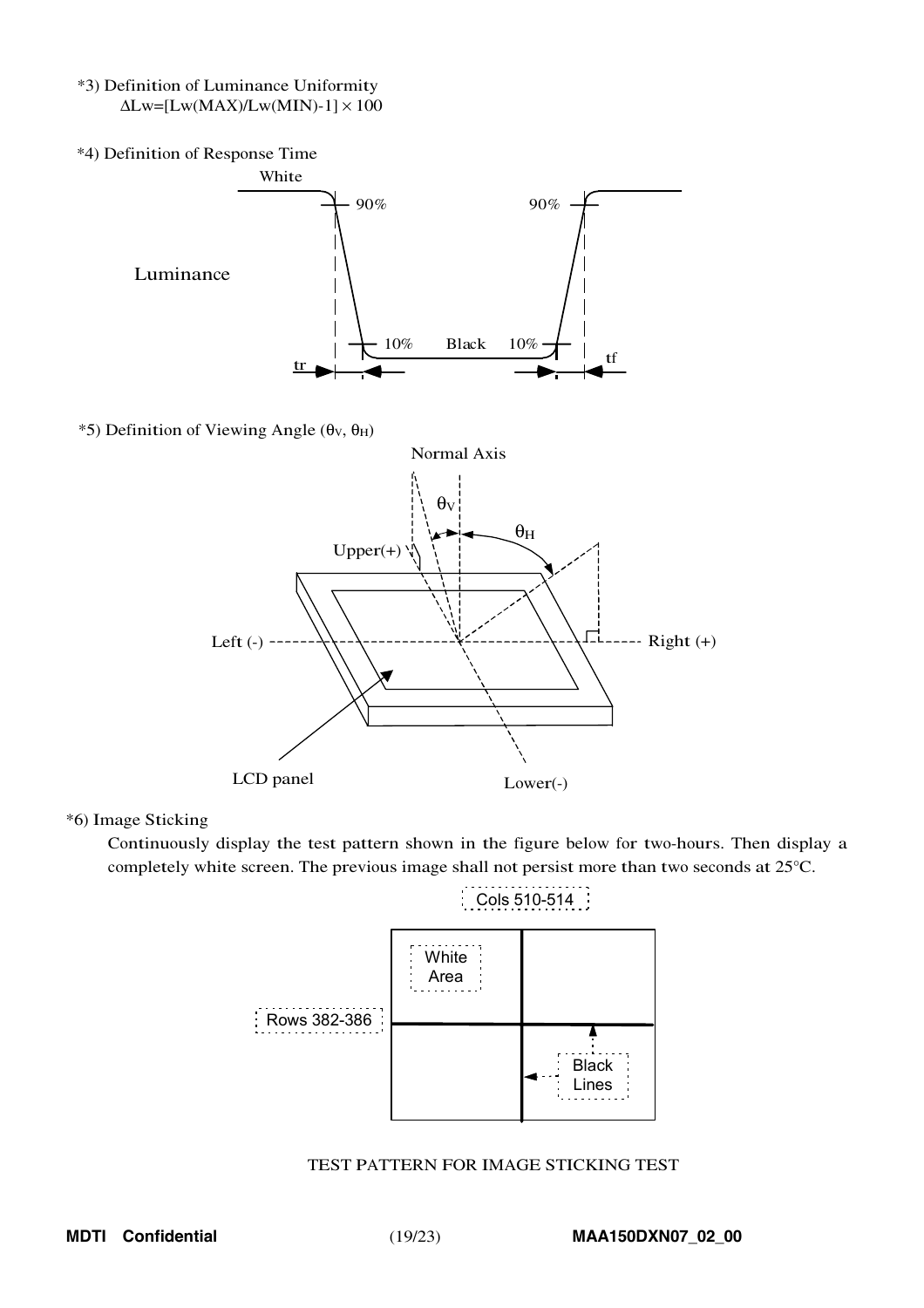# **10. RELIABILITY TEST CONDITION**

(1) Temperature and Humidity

| <b>ITEM</b>                                               | <b>CONDITIONS</b>                                                   |
|-----------------------------------------------------------|---------------------------------------------------------------------|
| <b>HIGH TEMPERATURE</b><br><b>HIGH HUMIDITY OPERATION</b> | 40°C, 90% RH, 240 h<br>(No condensation)                            |
| <b>HIGH TEMPERATURE OPERATION</b>                         | $70^{\circ}$ C, 240 h                                               |
| LOW TEMPERATURE OPERATION                                 | $-20^{\circ}$ C, 240 h                                              |
| HIGH TEMPERATURE STORAGE                                  | 80°C, 240 h                                                         |
| LOW TEMPERATURE STORAGE                                   | $-20^{\circ}$ C, 240 h                                              |
| THERMAL SHOCK (NON-OPERATION)                             | BETWEEN $-20^{\circ}$ C (1h) and 80 $^{\circ}$ C(1h),<br>100 CYCLES |

## (2) Shock & Vibration

| <b>ITEM</b>      | <b>CONDITIONS</b>                                                     |  |  |  |  |  |  |  |  |
|------------------|-----------------------------------------------------------------------|--|--|--|--|--|--|--|--|
|                  | Shock level: $980 \text{ m/s}^2 (100 \text{ G})$                      |  |  |  |  |  |  |  |  |
| <b>SHOCK</b>     | Waveform: half sinusoidal wave, 2 ms                                  |  |  |  |  |  |  |  |  |
| (NON-OPERATION)  | Number of shocks: one shock input in each direction of three mutually |  |  |  |  |  |  |  |  |
|                  | Perpendicular axes for a total of six shock inputs                    |  |  |  |  |  |  |  |  |
|                  | Vibration level: $9.8 \text{ m/s}^2 (1.0 \text{ G})$ zero to peak     |  |  |  |  |  |  |  |  |
|                  | Waveform: sinusoidal                                                  |  |  |  |  |  |  |  |  |
| <b>VIBRATION</b> | Frequency range: 5 to 500 Hz                                          |  |  |  |  |  |  |  |  |
| (NON-OPERATION)  | Frequency sweep rate: 0.5 octave /min                                 |  |  |  |  |  |  |  |  |
|                  | Duration: one sweep from 5 to 500 Hz in each of three mutually        |  |  |  |  |  |  |  |  |
|                  | perpendicular axis(each x,y,z axis: 1 hour, total 3 hours)            |  |  |  |  |  |  |  |  |

## (3) Judgment standard

The judgment of the above tests should be made as follow:

Pass: Normal display image, no damage of the display function. (ex. no line defect) Partial transformation of the module parts should be ignored.

Fail: No display image, damage of the display function. (ex. line defect)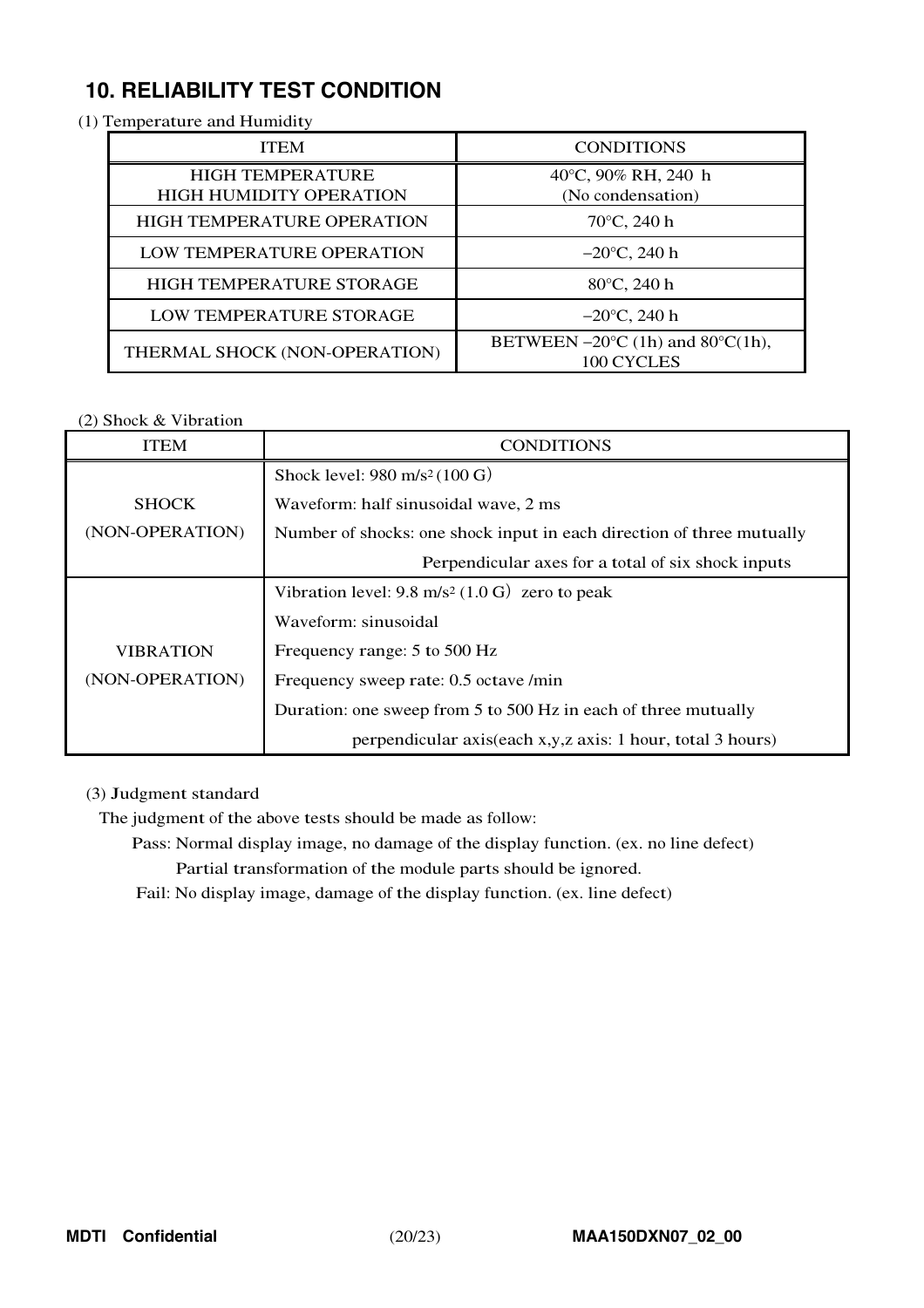# **11. HANDLING PRECAUTIONS FOR TFT-LCD MODULE**

Please pay attention to the followings in handling TFT-LCD products;

#### **(1) ASSEMBLY PRECAUTION**

- a. Please mount the LCD module by using mounting hole with a screw clamping torque less than 0.5 Nm. Please do not bend or wrench the LCD module in assembling. Please do not drop, bend or twist the LCD module in handling. Please mount the invertor circuit board by using mounting hole of rear side with a screw clamping torque less than 0.2 Nm.
- b. Please design display housing in accordance with the following guide lines.
	- (a) Housing case must be designed carefully so as not to put stresses on LCD all sides and not to wrench module. The stresses may cause non-uniformity even if there is no non-uniformity statically.
	- (b) Keep sufficient clearance between LCD module back surface and housing when the LCD module is mounted. Approximately 1.0mm of the clearance in the design is recommended taking into account the tolerance of LCD module thickness and mounting structure height on the housing.
	- (c) When some parts, such as, FPC cable and ferrite plate, are installed underneath the LCD module, still sufficient clearance is required, such as 0.5mm. This clearance is, especially, to be reconsidered when the additional parts are implemented for EMI countermeasure.
	- (d) Design the inverter location and connector position carefully so as not to give stress to lamp cable, or not to interface the LCD module by the lamp cable.
	- (e) Keep sufficient clearance between LCD module and the others parts, such as inverter and speaker so as not to interface the LCD module. Approximately 1.0mm of the clearance in the design is recommended.
	- (f) To avoid local elevation/decrease of temperature, considering location of heating element, heat release, thermal design should be done.
- c. Please do not push or scratch LCD panel surface with anything hard. And do not soil LCD panel surface by touching with bare hands. (Polarizer film, surface of LCD panel is easy to be flawed.)
- d. Please do not press any parts on the rear side such as source TCP, gate TCP, control circuit board and FPCs during handling LCD module. If pressing rear part is unavoidable, handle the LCD module with care not to damage them.
- e. Please wipe off LCD panel surface with absorbent cotton or soft cloth in case of it being soiled.
- f. Please wipe off drops of adhesives like saliva and water on LCD panel surface immediately. They might damage to cause panel surface variation and color change.
- g. Please do not take a LCD module to pieces and reconstruct it. Resolving and reconstructing modules may cause them not to work well.
- h. Please do not touch metal frames with bare hands and soiled gloves. A color change of the metal frames can happen during a long preservation of soiled LCD modules.
- i. Please handle metal frame carefully because edge of metal frame is very sharp.
- j. Please pay attention to handling lead wire of backlight so that it is not tugged in connecting with inverter.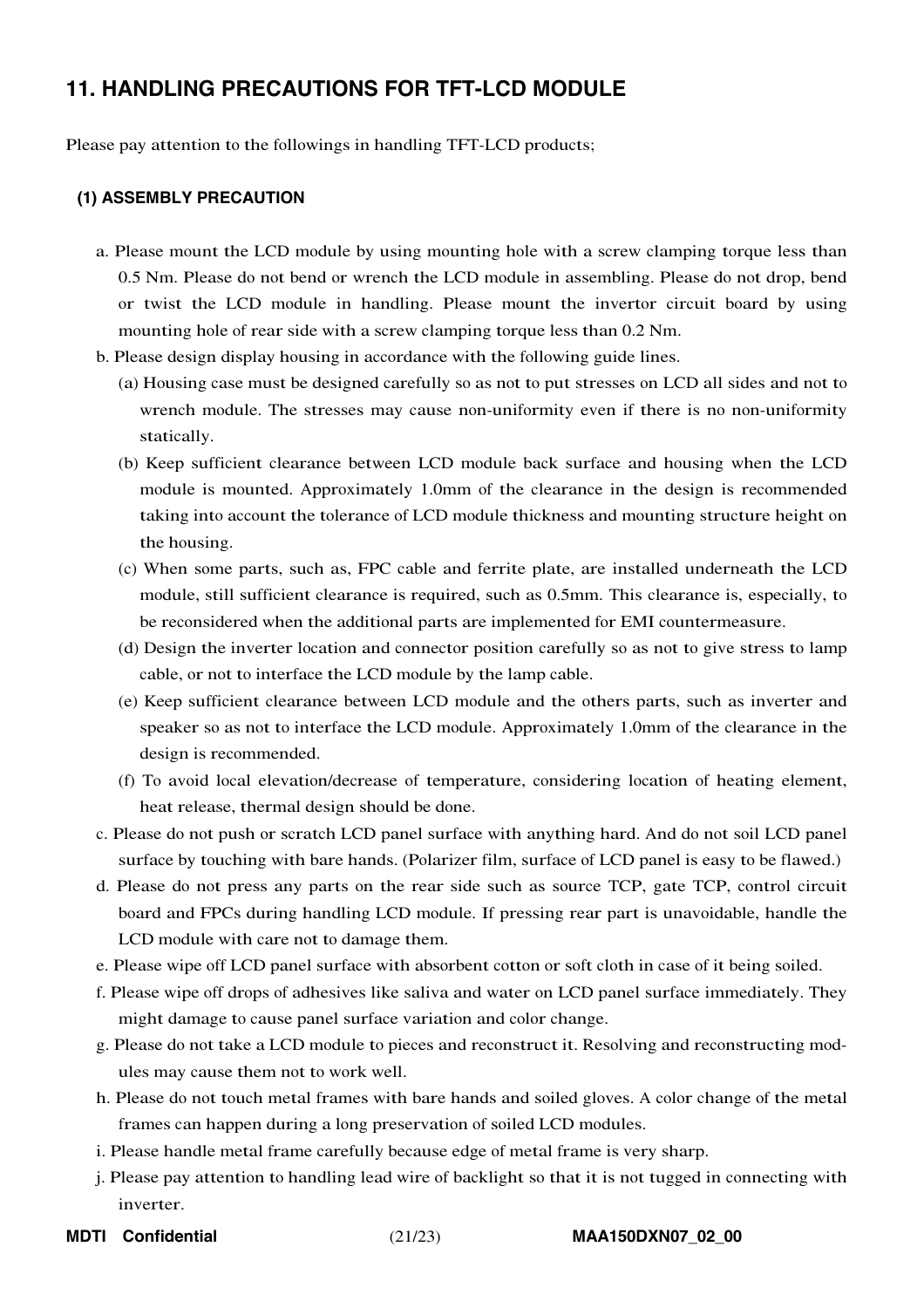- k. Please connect the metal frame of LCD module to GND in order to minimize the effect of external noise and EMI.
- l. Be sure to connect the cables and the connectors correctly.

## **(2) OPERATING PRECAUTIONS**

- a. Please be sure to turn off the power supply before connecting and disconnecting signal input cable.
- b. Please do not change variable resistance settings in LCD module. They are adjusted to the most suitable value. If they are changed, it might happen LCD does not satisfy the characteristics specification.
- c. LCD backlight takes longer time to become stable of radiation characteristics in low temperature than in room temperature.
- d. The interface signal speed is very high. Please pay attention to transmission line design and other high speed signal precautions to satisfy signal specification.
- e. A condensation might happen on the surface and inside of LCD module in case of sudden change of ambient temperature.
- f. Please pay attention not to display the same pattern for very long time. Image might stick on LCD. Even if image sticking happens, it may disappear as the operation time proceeds.
- g. Please obey the same safe instructions as ones being prepared for ordinary electronic products.

## **(3) PRECAUTIONS WITH ELECTROSTATICS**

- a. This LCD module use CMOS-IC on circuit board and TFT-LCD panel, and so it is easy to be affected by electrostatics. Please be careful with electrostatics by the way of your body connecting to the ground and so on.
- b. Please remove protection film very slowly from the surface of LCD module to prevent from electrostatics occurrence.

## **(4) STORAGE PRECAUTIONS**

- a. Please do not leave the LCDs in the environment of high humidity and high temperature such as 60°C90% RH.
- b. Please do not leave the LCDs in the environment of low temperature; below -20°C.

## **(5) SAFETY PRECAUTIONS**

- a. When you waste damaged or unnecessary LCDs, it is recommended to crush LCDs into pieces and wash them off with solvents such as acetone and ethanol, which should later be burned.
- b. If any liquid leaks out of a damaged glass cell and comes in contact with the hands, wash off thoroughly with soap and water.
- c. Be sure to turn off the power supply when inserting or disconnecting the cable.
- d. Inverter should be designed carefully so as not to keep working in case of detecting over current